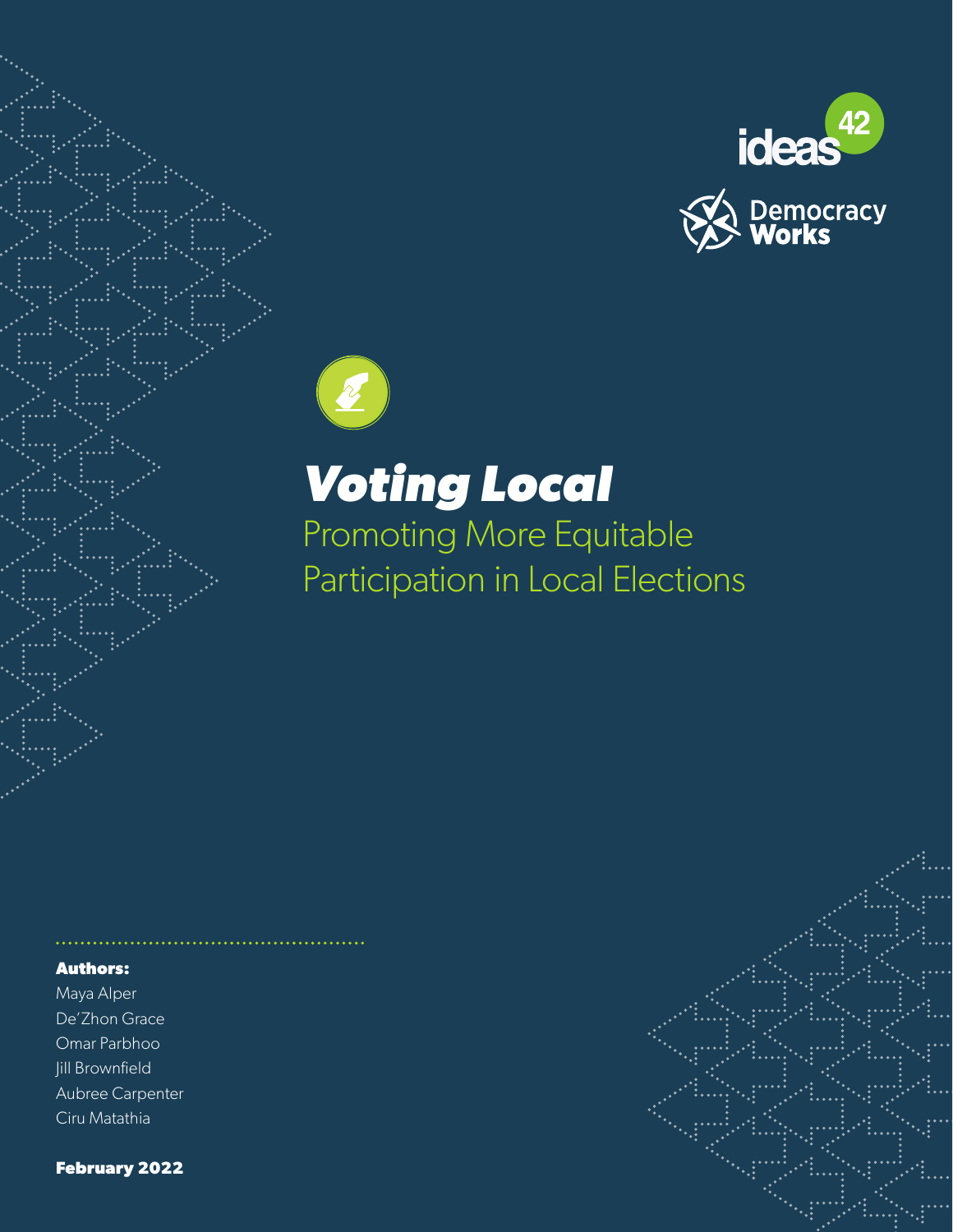# **About ideas42**



We are a non-profit looking for deep insights into human behavior—why people do what they do and using that knowledge in ways that help improve lives, build better systems, and drive social change. Working globally, we reinvent the practices of institutions, and create better products and policies that can be scaled for maximum impact.

We have deep expertise in voter-centric design aimed at making voting easier and more meaningful for all eligible voters in the United States. In 2020, the Voter Innovation Lab at ideas42 worked with Secretaries of State, leading civic nonprofits, and community-based organizations to reach over 50 million people with behavioral solutions that lowered the barriers to voting nationwide.

Across domains, we have been at the forefront of applying behavioral science in the real world. And as we've developed our expertise, we've helped to define an entire field. Our efforts have so far extended to 40 countries as we've partnered with governments, foundations, NGOs, private enterprises, and a wide array of public institutions—in short, anyone who wants to make a positive difference in people's lives.

Visit [ideas42.org](http://www.ideas42.com) and follow [@ideas42](http://www.twitter.com/ideas42) on Twitter to learn more about our work. Contact Omar Parbhoo at [omar@ideas42.org](mailto:omar%40ideas42.org?subject=) with questions.

# **About Democracy Works**



**Democracy Works** is a nonpartisan nonprofit organization that builds technology to simplify and modernize the voting process. Through TurboVote, an online tool that helps voters register and request absentee ballots, the organization sends election reminders to over ten million voters. Democracy Works also helps millions of Americans find their election information through the Voting Information Project, helps track millions of ballots via Ballot Scout, adding confidence and transparency to the vote-by-mail process, and empowers voters to determine when and where they'll vote through its tool How to Vote, a comprehensive, state-specific resource for voters nationwide. Through partnerships with corporations, colleges, and nonprofits, Democracy Works expands the reach of their technology, and makes it easier for voters to get to the polls, and participate in our democracy.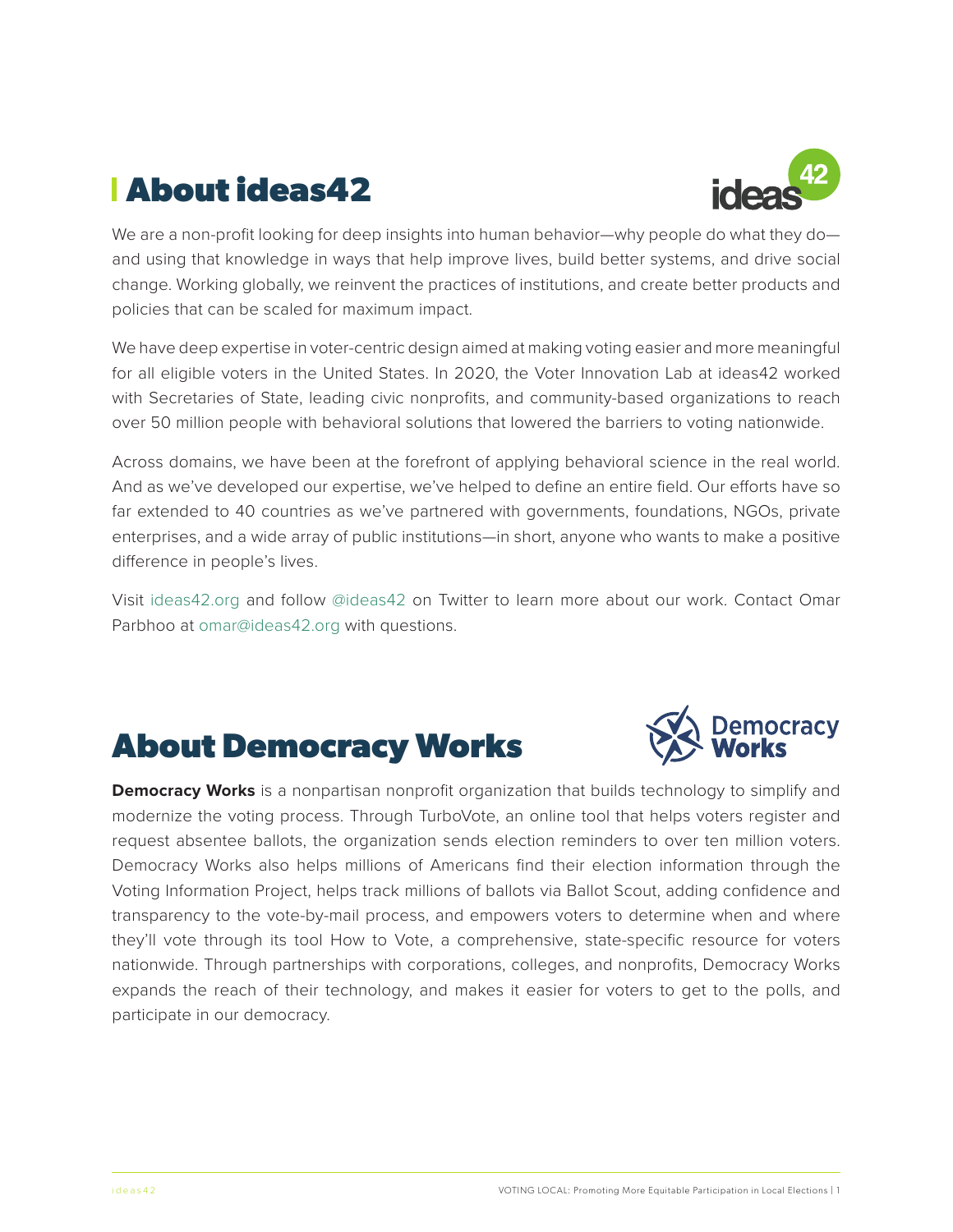# **Acknowledgements**

A special thanks to everyone who provided invaluable support and guidance throughout this process. Thank you to Rosa Floreak, formerly of ideas42, and Esha Rakhit, formerly of Democracy Works, who both helped to lead the foundational research that underpins this report. Thank you to Rye Ross, Tanene Allison, Mike Rogers, Mitra Salasel, Jazondré Gibbs, Eva Frishberg, and many others for helping to make this research and report a reality. We are particularly grateful to our interviewees for sharing openly and honestly about their experiences around voting and civic engagement.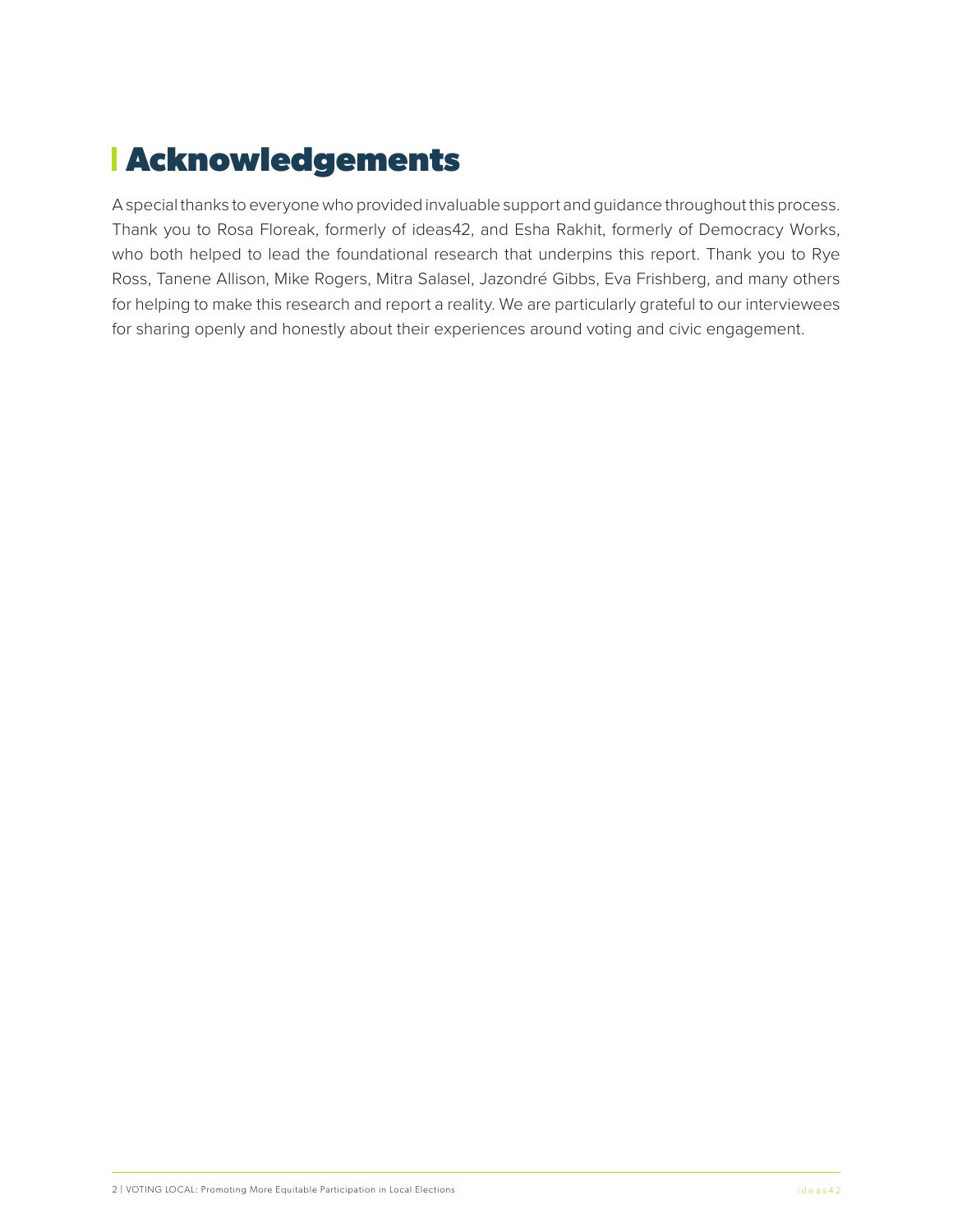# <span id="page-3-0"></span>*Exploring the barriers to voting in local elections?*

### Who votes in local elections? Who doesn't? And why does it matter?

Headlines that bemoan low voter turnout have come to be an expected feature of local election news cycles, especially in odd-numbered years like 2021. Despite the fact that elections happen every year across the country, many often call these elections "off years" because of their particularly low salience when compared to both even year presidential and midterm elections. To put the problem into context, 66% of eligible Americans voted in the last presidential election;<sup>1</sup> with local elections, turnout often struggles to break 30%.<sup>2</sup>

Low voter turnout is a problem in and of itself for a representative democracy, but what makes the current level of participation particularly troubling is recognizing who's not voting. Across almost every demographic category, residents that benefit from the status quo vote at higher rates. Voters are whiter, richer, older, more highly educated, and more likely to be homeowners than those who do not vote.<sup>[3](#page-24-0)</sup> In low turnout local elections this means power is concentrated in the hands of a small and non-representative electorate that decides who holds public office and what policies officials prioritize. Perhaps unsurprisingly, research shows that communities of color bear the consequences of this unequal representation most heavily through reduced investment and public spending.<sup>[4](#page-24-0)</sup> With local governments in charge of some of the most basic functions of American life, like education, sanitation, roads, and policing, the stakes of these elections are extremely high.

Local elections, despite their central role in shaping Americans' day-to-day lives, can be shortchanged by advocates, academics, and policy makers. It's no surprise then when they fall off the radar of a typical voter. When local elections do come up, many rely on overly simplistic or condescending tropes to explain low turnout. For example, the belief that young and BIPOC (Black, Indigenous, people of color) residents simply can't be bothered to turn out. Traditional approaches look at where people are falling short and ask "how can we make people care more?" At ideas42, using the principles of behavioral science, we apply a more holistic perspective. We investigate both the context of local elections and human psychology to help us better understand how residents approach the decisions and actions required to vote. By piecing together these perspectives we can uncover a more nuanced understanding of the barriers to participation in local elections and design better solutions. In some cases, current solutions to low turnout are akin to increasing your volume when speaking to try to overcome a language barrier: exceedingly frustrating and ultimately futile. By better identifying the cause of the miscommunication, or in this case low turnout, we can equip voter outreach organizations with the tools they need to better serve voters.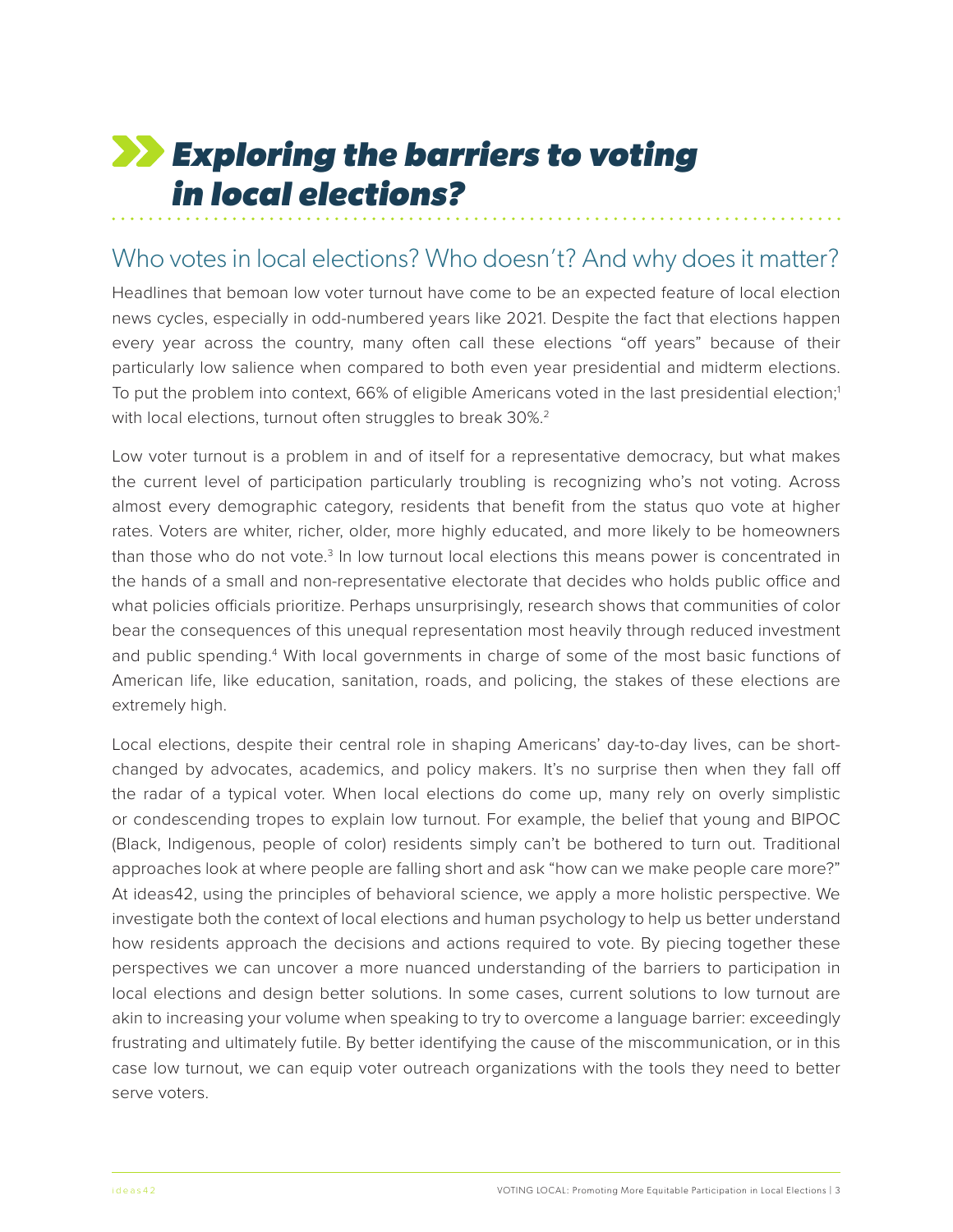This report captures insights from ideas42's and Democracy Works' 2021 collaboration to uncover the barriers to voting in local elections. Our work explicitly focuses on the barriers that pose a disproportionate burden to traditionally underserved populations, including communities of color. Together we uncovered common challenges to voting in local elections and designed and tested a set of behaviorally informed text messages to counter these barriers. We tested these messages through TurboVote, a voter registration and election reminder product from Democracy Works that serves over 10 million voters nationwide.

The following sections detail some of our most intriguing findings to further the conversation on local elections, and introduce strategies that groups conducting voter mobilization can implement. We explicitly do not address structural solutions, such as shifting odd year local elections to coincide with federal elections in this report, despite the importance of these reforms. The scope of this endeavor was aimed at supporting voters as they navigate elections in the current electoral environment. This report pays particular attention to the barriers that are distinct to local elections, when compared to federal races. Each section details a set of barriers, why they exist, and their implications for organizations that conduct voter outreach. In addition, where applicable, we highlight our preliminary designs to counter these barriers in the 2021 election cycle.

## How did we approach this research?

ideas42 and Democracy Works set out to understand how voters across the United States, specifically voters of color, approach and participate in local elections. Given our focus on communities of color, we selected cities for this research based on two main criteria: whether they were conducting a municipal election in 2021 and had a sizable BIPOC population to allow for meaningful research.

### *Using this rubric, we chose to work in New York, NY, Detroit, MI, Boston, MA, Atlanta, GA, Richmond, VA, and New Orleans, LA.*

To better understand the distinct context of local elections, we conducted a thorough analysis of the municipal election ecosystem, drawing on existing literature, our organizations' previous research, and reports produced by our network of partners. We then investigated how the ecosystem could impact voters' decisions and actions in order to identify a set of behavioral barriers and cognitive biases that may prevent people from participating in local elections. These hypothesized barriers and biases guided the research questions we explored in our interviews with voters.

We interviewed 22 participants in total across the six cities. The plurality of our voters identified as Black women in their late twenties who vote only in major federal elections. (See Figure 1) The insights reported in this paper are based on these interviews, our previous work, and secondary research. While the insights reflect recurring themes from our conversations, they are not meant to be wholly representative of every voters' experience or decision-making process. Instead they represent a set of important insights to reframe how we think about local elections and how voters go about preparing to participate in them.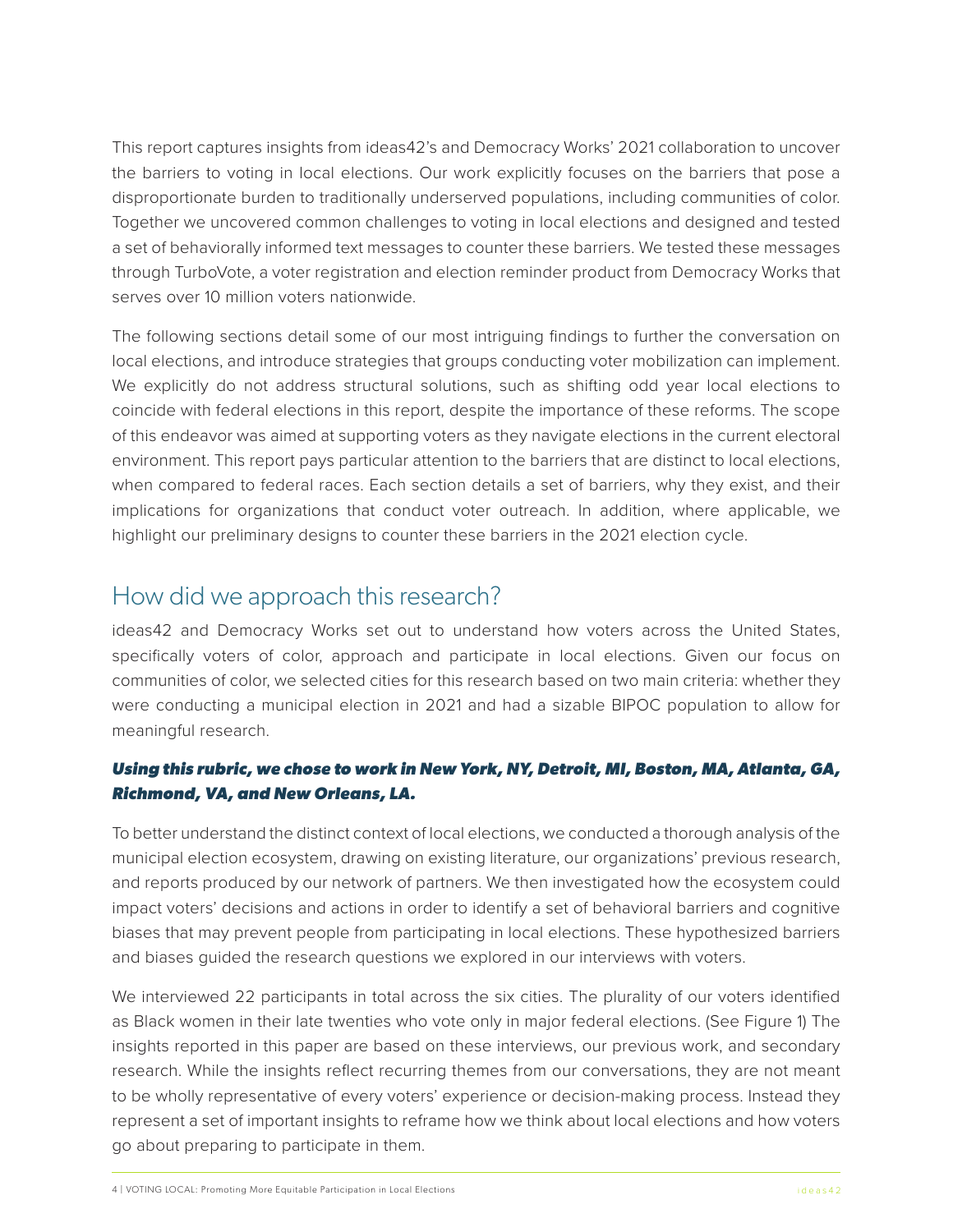

**Figure 1:** Demographic breakdown of interview participants

Building on these insights, ideas42 and Democracy Works then designed a series of text message reminders based on these findings and sent the messages to TurboVote users across our target cities in the 2021 municipal primary and general elections. In each election users were randomly assigned to receive either TurboVote's standard election reminders or the standard reminders in addition to a behaviorally informed message. We iterated on message design throughout the election cycle as we interviewed additional voters and gathered preliminary data. When final voter file data becomes available in early 2022, we will assess the impact of these messages on voter behavior. *In total we sent 85,424 behaviorally informed messages across the cities.*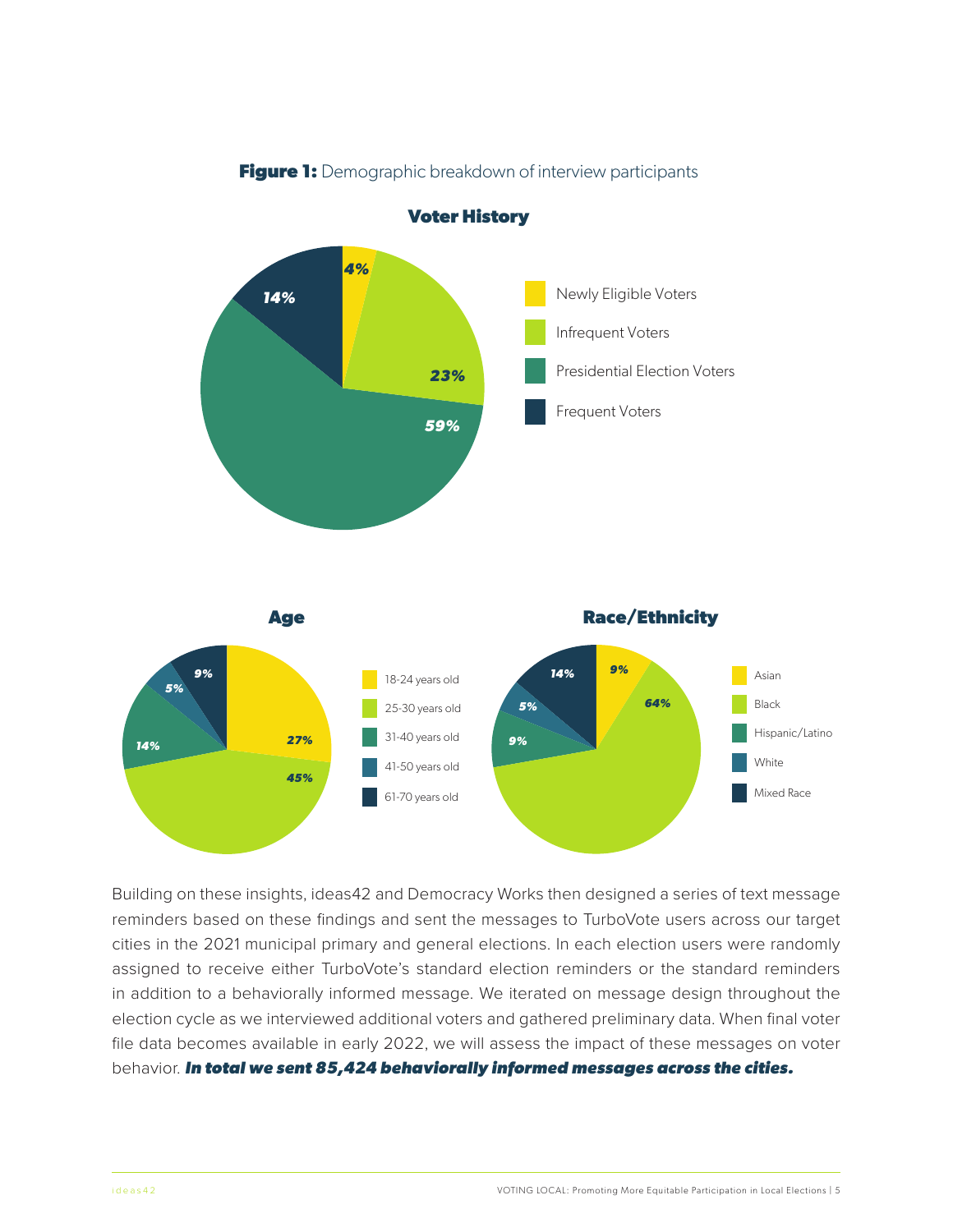# **XX COMMON BARRIERS TO VOTING IN A LOCAL ELECTION**

The following sections highlight four common barriers to voting in a local election. The barriers reflect **recurring themes** from our conversations, previous work, and secondary research. They are not meant to be wholly representative of every voters' experience or decision-making process. Instead, they represent a set of **important insights to reframe** how we think about local elections and how voters go about preparing to participate in them.



**People do not feel prepared enough to participate in local elections.**



**The consequences of making the wrong decision feel worse than not voting.**



**People lack a strong connection to the place where they currently live.**



**People are skeptical that candidates will represent their needs or follow through on their promises.**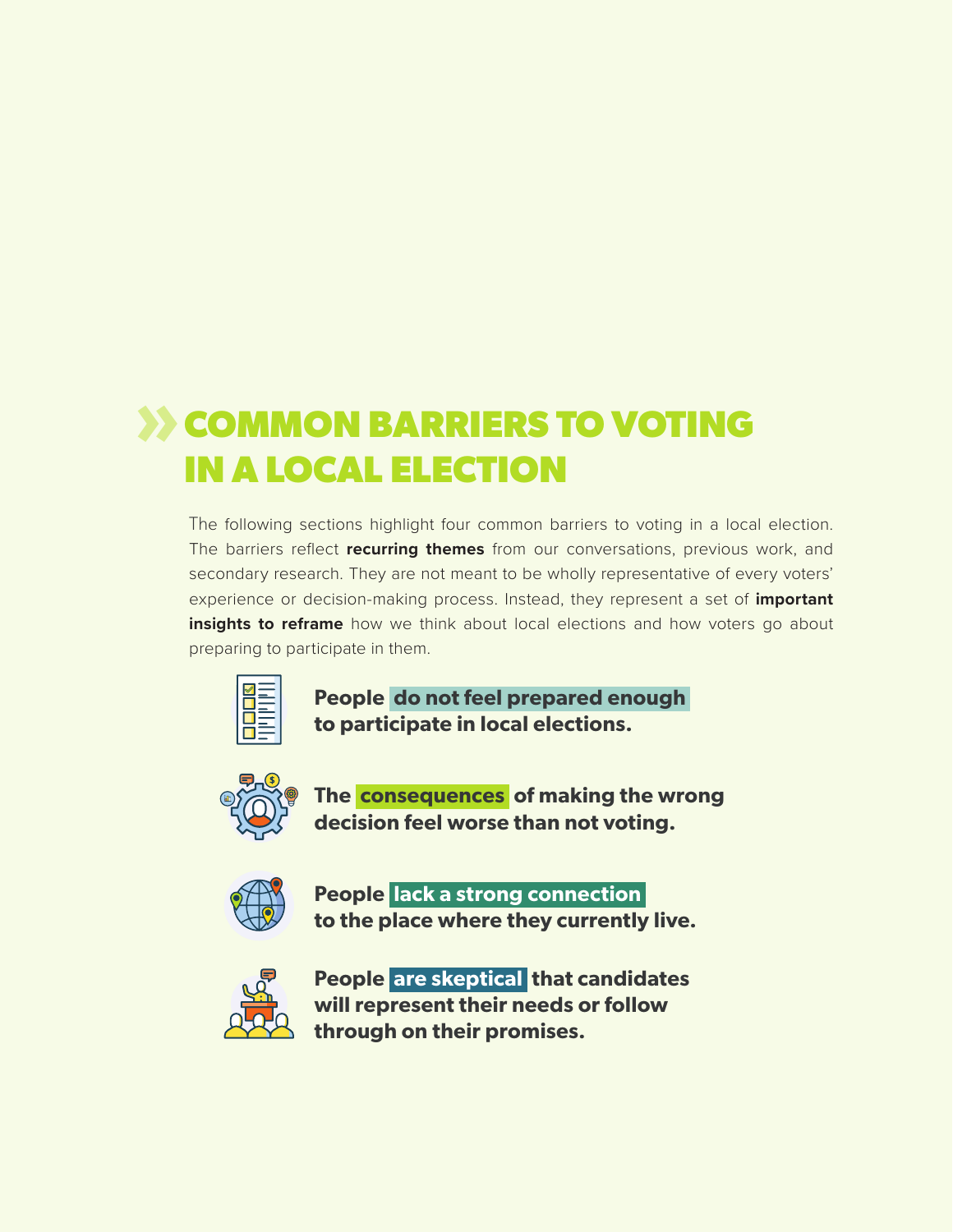# <span id="page-7-0"></span>**People do not feel prepared enough to participate in local elections**

# What's the problem?

At the most basic level, to participate in a local election a voter typically has to 1) know an election is happening, 2) have a general sense of what's on their ballot, 3) decide what choices to make, and 4) vote. While voters may navigate the steps in various order and depth (if at all), across our cities of focus a shared sentiment emerged among the people we interviewed: few feel prepared enough to vote.

This perceived preparedness gap leads voters to get stuck or drop-off completely on the path to casting a ballot. As one New Yorker confirmed, "I wouldn't vote at all if I was unsure." When voters are not confident in their sense of readiness, they fail to proceed past their own internal checkpoints, and ultimately do not vote. While preparedness may be a barrier to voting in many elections, our research indicates the gap feels particularly prominent in this context. Many voters we spoke with reported feeling comparatively less prepared for a local race, noting that it was harder and more involved to reach their own standard for preparedness than it would be in a federal election.

Ironically, I have to dedicate more time to local representation than presidential. The media is so repetitive about the presidential, it's not necessary for me to look it up. But when it comes to the local, not only do I not have information on the date, I have no idea who the people are, so I have to do more research to find out who they are."

— Boston resident

[For] President it's much more long term and less specific. I am always getting information about it, whereas the local elections in Richmond, it would be much more specific in the moment "let me sit down to check out what's happening and what decisions are being made."

— Richmond resident

# Why do so many feel so unprepared?

To understand the gap in voters' sense of preparedness we can look at how voters typically gather information for elections and the limitations of the local election information ecosystem. Research shows that consistent voters are more likely to actively seek out news and information about politics when compared with less frequent or nonvoters, who often "bump into" the information over the course of their days.<sup>[5](#page-24-0)</sup> Among the voters interviewed for this study, the plurality of whom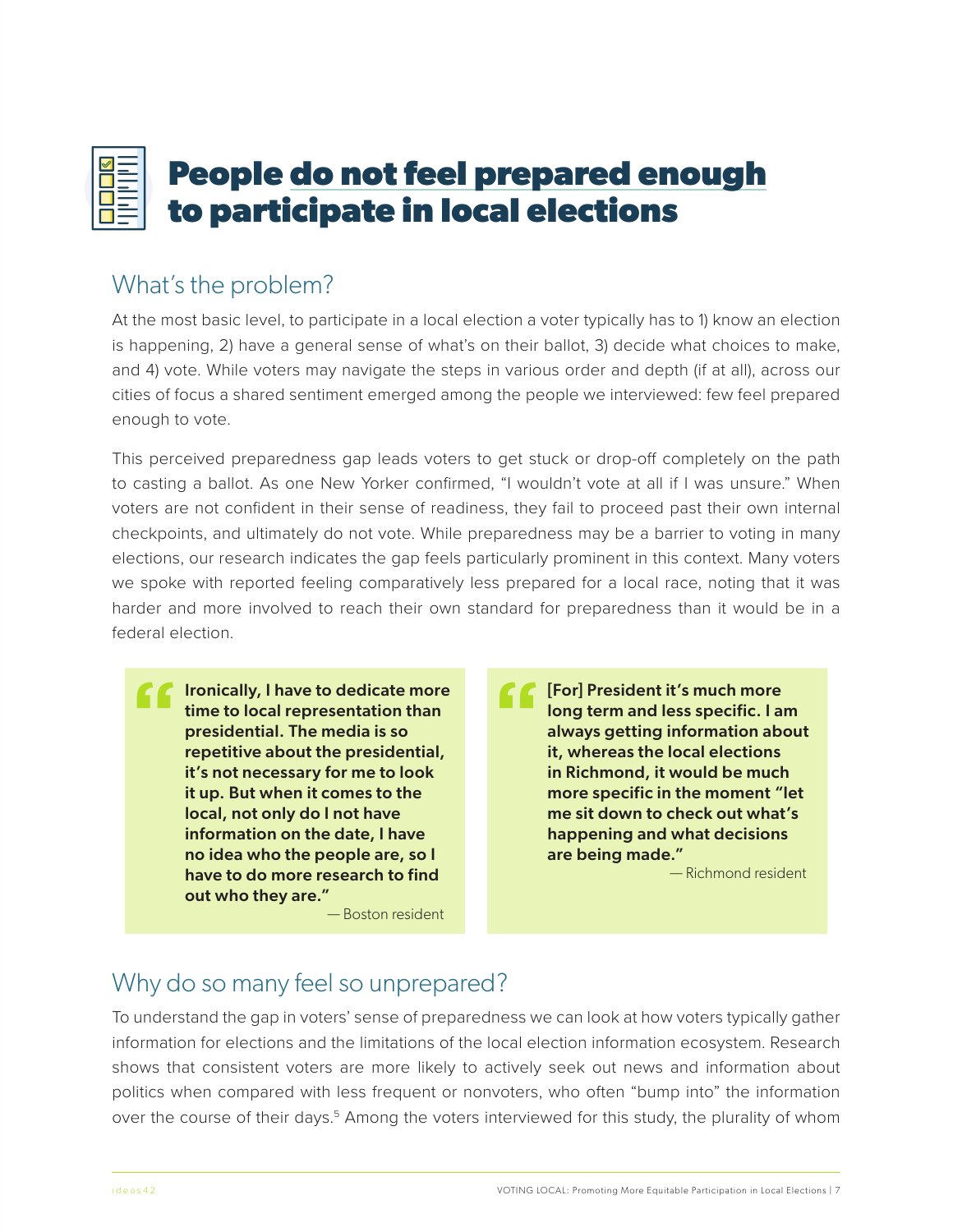<span id="page-8-0"></span>vote regularly only in presidential races, many noted how, despite their habitual news consumption, few heard about local candidates or elections in the media. A New Orleans voter noted that "the local [elections] are under the radar, but with national news you get a sense of who is doing the right thing just by what you hear on the news."

While few voters articulated a concrete or measurable benchmark for what it means to be prepared, it is likely that

#### *Reference dependent*  经习 *preference*

shaped by comparisons to an established reference point, such a past state, social comparison, or the status quo.

many are using personal experience, such as how informed they felt voting in the most recent presidential election, as a benchmark. We refer to this as a *reference dependent preference.* Instead of defining the amount of preparation or knowledge in absolute terms, voters' evaluation of their current preparedness instead rests on how prepared they felt in a recent similar situation their reference point.<sup>6</sup> Voters feel underprepared in comparison to how prepared they feel in a typical presidential election. In local races they are less likely to absorb information about the election through traditional news and social media they are already accessing. In contrast, during a presidential race, messages about the candidates and election are much more likely to be integrated in people's day to day lives without them even realizing it. Even before voters actively decide to look for information about an election, they are starting out much more informed about a presidential race, and thus the remaining information gap often feels smaller and more manageable compared to a local race.

> The local [elections] are under the radar, but with national news you get a sense of who is doing the right thing just by what you hear on the news. You are going to hear about what's going on with the House or president, but you don't hear about what council members are doing. … With the [local races] I felt like I can't go there and just pick someone, I had to do my research. I feel like I am a novice, I have to go out and find information to feel like I am being responsible."

> > — New Orleans resident

The relative ease with which voters passively gather information for federal elections stands in sharp contrast with the active effort involved in preparing for a local election. When voters do decide to seek out information for local races, they can struggle to find useful and reliable information. A voter from Boston notes that "with presidential and state elections, the news kind of comes to me. So much information from so many different sources…With local elections I don't have [sources] who can easily tell me what Michelle Wu's policies are."

Digging deeper into typical news consumption habits across the country helps to explain these feelings. According to Pew, only 31% of Americans follow local news "very closely," driven largely by older consumers who are almost three times as likely to follow local news closely compared to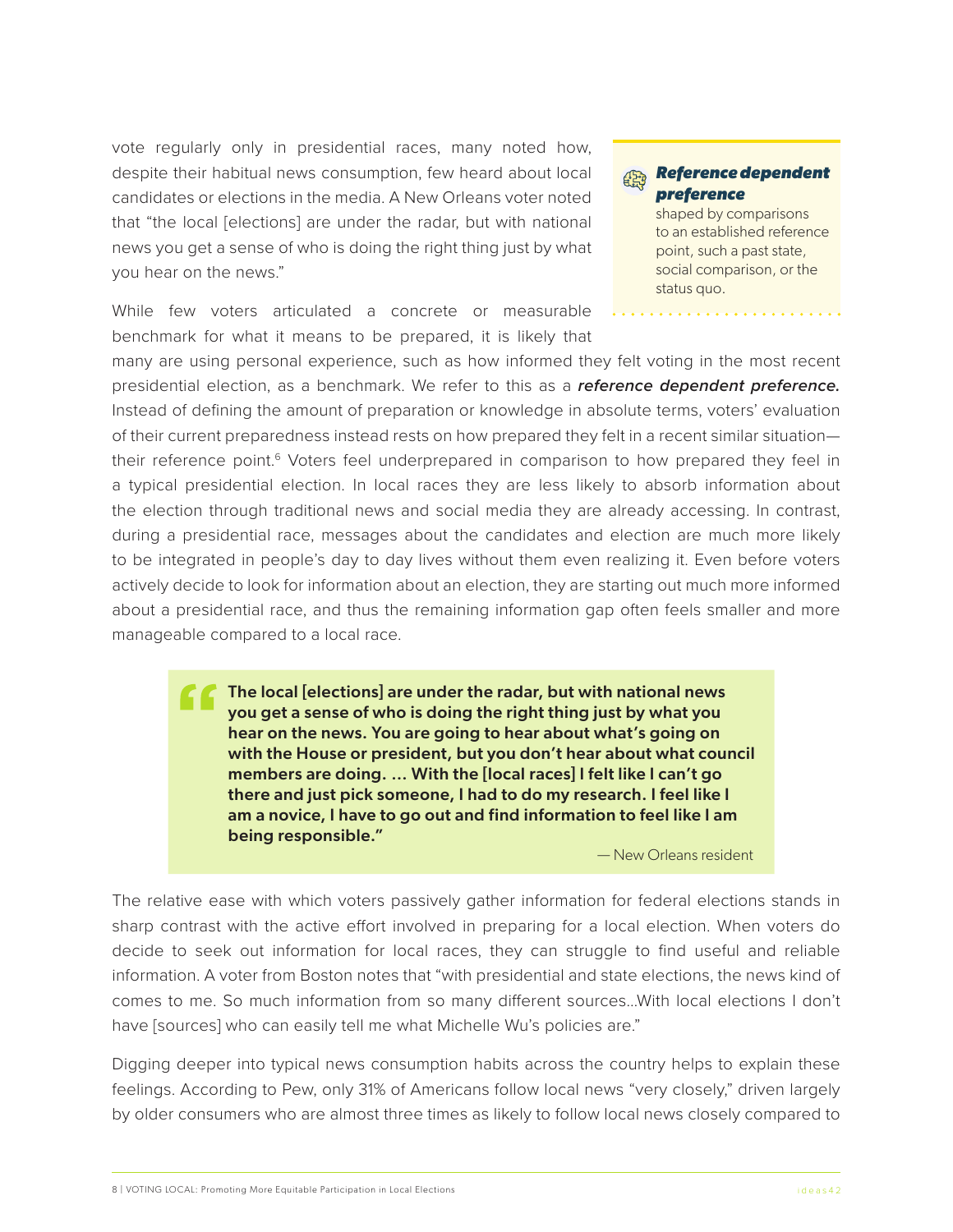<span id="page-9-0"></span>those age 18-29.<sup>7</sup> These trends correlate with a broader decline in local news' availability across the country—roughly 1,800 local papers have disappeared in the last two decades<sup>[8](#page-24-0)</sup> and newsroom staffs have shrunk by more than a quarter in the last decade.<sup>9</sup> Researchers note that in the absence of local news sources, residents turn to increasingly national sources that simply do not attend to local issues or races, which can negatively impact resident engagement and voter turnout.<sup>10</sup> Behavioral science



research shows us that even seemingly small hurdles, like having to try multiple different search terms before landing on helpful results, can be enough to deter people from following through on their intention to learn about a local election.

### What are the implications and opportunities?

Voter's lack of preparedness is a barrier not only to increasing turnout *in general,* but specifically for increasing the representativeness of those who vote. Preliminary evidence suggests that individuals from traditionally marginalized groups may feel particularly unprepared to vote as a conscious or subconscious reaction to general societal prejudices. Our research in the leadup to the 2020 election found that under-preparedness looms particularly large for many members of the Latinx community,<sup>11</sup> and the Knight Foundation reports that women are more likely than men to report not having enough information to decide who to vote for.<sup>12</sup> This "high bar" for preparedness is similar to the viral anecdote that men are more likely to apply to jobs they may not be wholly qualified for, while women only apply if they meet 100% of qualifications.<sup>13</sup> Without a shared understanding of what it means to be "prepared" or "qualified," inequities are amplified. Traditionally oppressed groups may be more likely to hold themselves to ill-defined or higher standard of preparedness and preemptively abstain from voting, resulting in additional distortions in power that benefit white, wealthy communities. Together, *we must establish a common*  **framework for what it means to be prepared to vote** that focuses on easy to accomplish benchmarks**,** such as spending five minutes reviewing a sample ballot, and then make it easy for people to meet those standards.

In tandem, *we must amplify information about local elections through channels that*  **people already consume.** While simply inundating individuals with more information, like dense voter guides, may be helpful for some, it risks confirming people's preconceptions that they do not know enough, sets the knowledge bar unattainable high, and implies that it would take significant work to reach a satisfactory level of preparedness. By integrating local election information into channels voters already consume, voters can absorb more information passively and feel more prepared at a baseline than they currently do.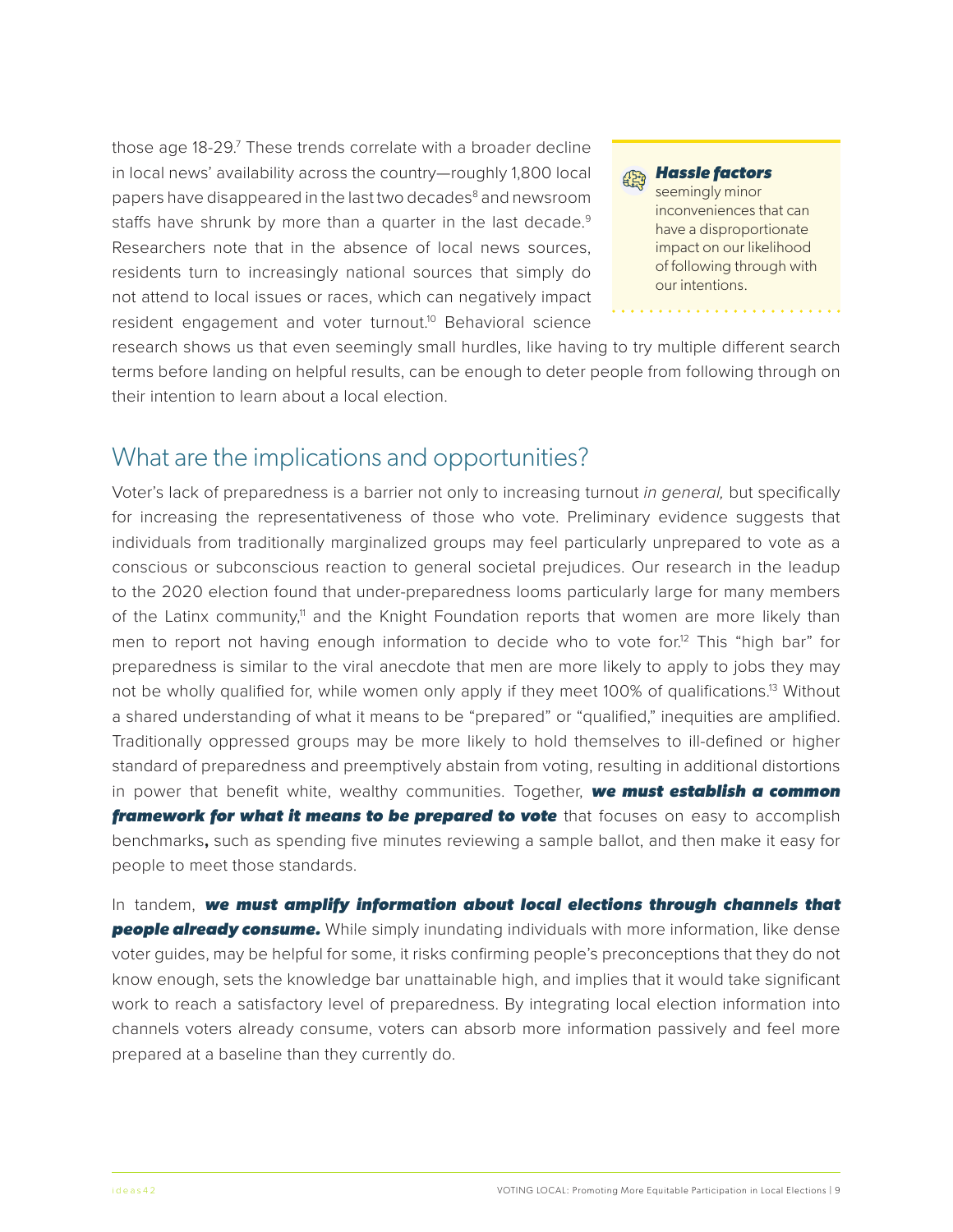

# INSIGHTS IN ACTION: *Closing the preparedness gap*

Our message testing with TurboVote in Boston's primary election is just one example of work that can be done to close this preparedness gap. Our messages highlighted voters' hesitations about their own knowledge and corrected misperceptions that they are alone in these feelings. We followed up this norming language with an accessible link to a succinct summary of the choices voters would face on their ballot and encouraged voters to share it with their social networks.

Hey Charles! This is Esha with TurboVote. Still not sure who you'll vote for in Boston's elections next Tues? You're not alone! Here's a refresher on where the candidates stand on the issues. Check it out and share it with your friends and family to help them feel confident about their choices too! https://tvote.org/3A4hUHA Find where to vote on Tuesday at https://tvote.org/GTTP

¡Hola Gaby! Soy Esha de TurboVote. ¿Todavia no estas seguro de por quien votar en las elecciones de Boston el proximo martes? ¡No estas solo! Aqui hay un repaso sobre la posicion de los candidatos en los diferentes temas. ¡Revisalo y compartelo con tus amigos y familiares para ayudarlos a sentirse seguros de sus opciones tambien! https://tvote.org/3A4hUHA

Encuentra donde votar el martes en https://tvote.org/GTTP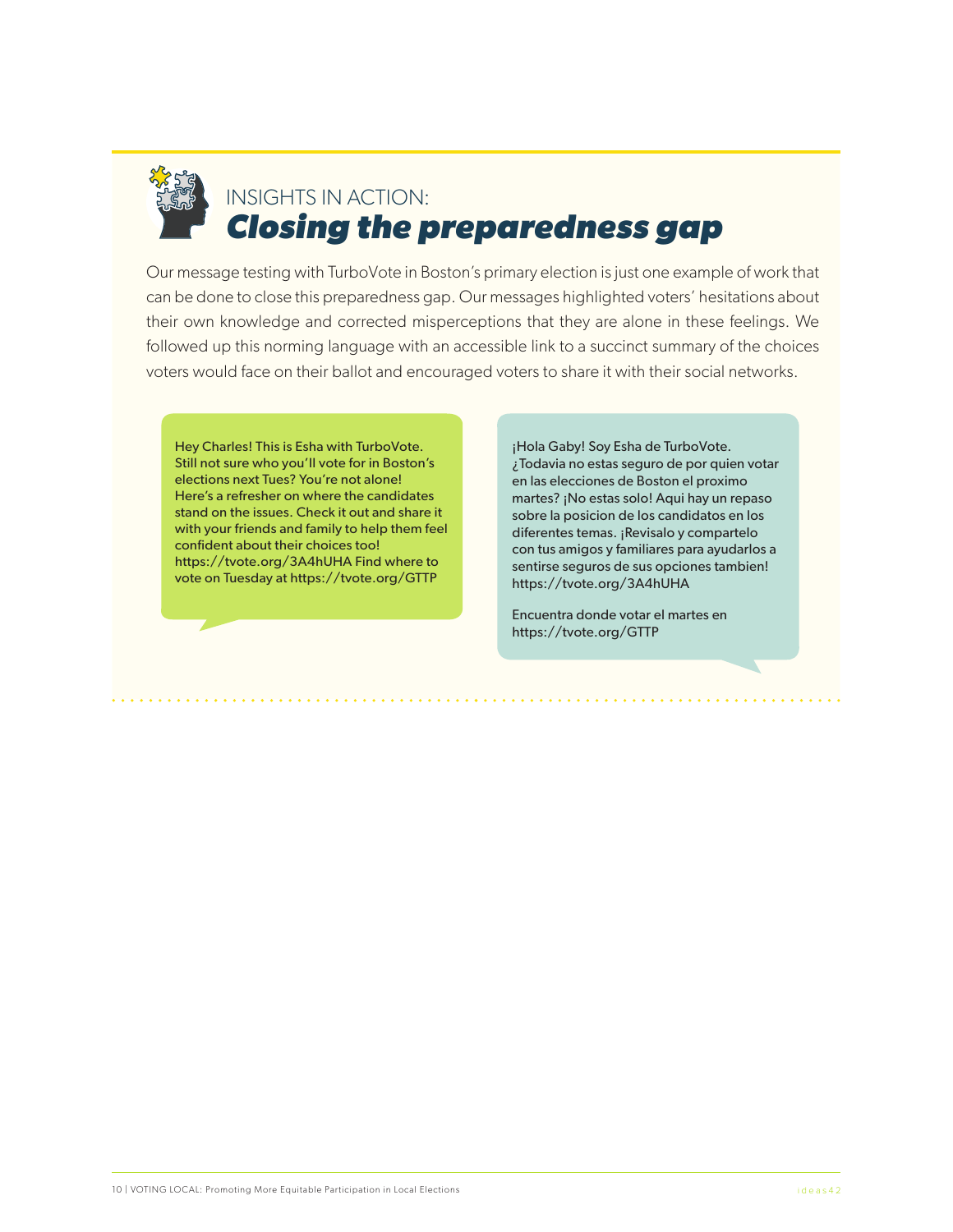<span id="page-11-0"></span>

### What's the problem?

Typical narratives about local elections are quick to ascribe low turnout to voter apathy. Many believe people simply cannot be bothered to go out to vote for the "less important" local races. In our work with voters, however, we found that contrary to popular belief, many have a strong intuitive sense that local elections do matter and can have a direct impact on their daily lives. Almost all of interviewees mentioned at least one issue that they felt passionate about that could be influenced by city officials, including housing, police reform, education access, road maintenance, gentrification, community development, and more.

Despite their baseline understanding of the stakes of local elections for issues they are passionate about, voters reported still deciding not to vote regularly in these races. Interviewees across the cities we targeted reported that it was *because the stakes of elections were so high* that they chose not to vote. For many, the risk of making the wrong choice for their community at the ballot box felt greater than the consequences of abstaining from voting altogether. One Atlanta voter summed it when saying, "it has a more direct impact [than federal elections], and you don't know if you've led the snake into the garden. You like the wrong politician, and suddenly your waters are polluted."

## Why does the problem exist?

For many across the country, the right to vote is held in particularly high esteem. This is especially true among those from marginalized communities who have had to fight against exclusionary laws and practices. According to Pew Research, Americans that identify as Black, Hispanic, and Asian are all significantly more likely that white Americans to cite voting as a "fundamental right."[14](#page-24-0) Given the reverence many have towards the right to vote, it can feel daunting to live up the responsibility it entails.

> I'd have to do more research. It's definitely not something you want to walk into halfcocked so I'd need a lot more research in that regard. Lots of people in the city vote based on name recognition and I don't ever want to be one of those people so I'd have to be a little bit more informed before I vote...I definitely wouldn't go on name recognition as that's never worked in this city. I'd want to vote for someone who has done some grassroots work, has experience in politics, and a track record of trying to fix things." — Detroit resident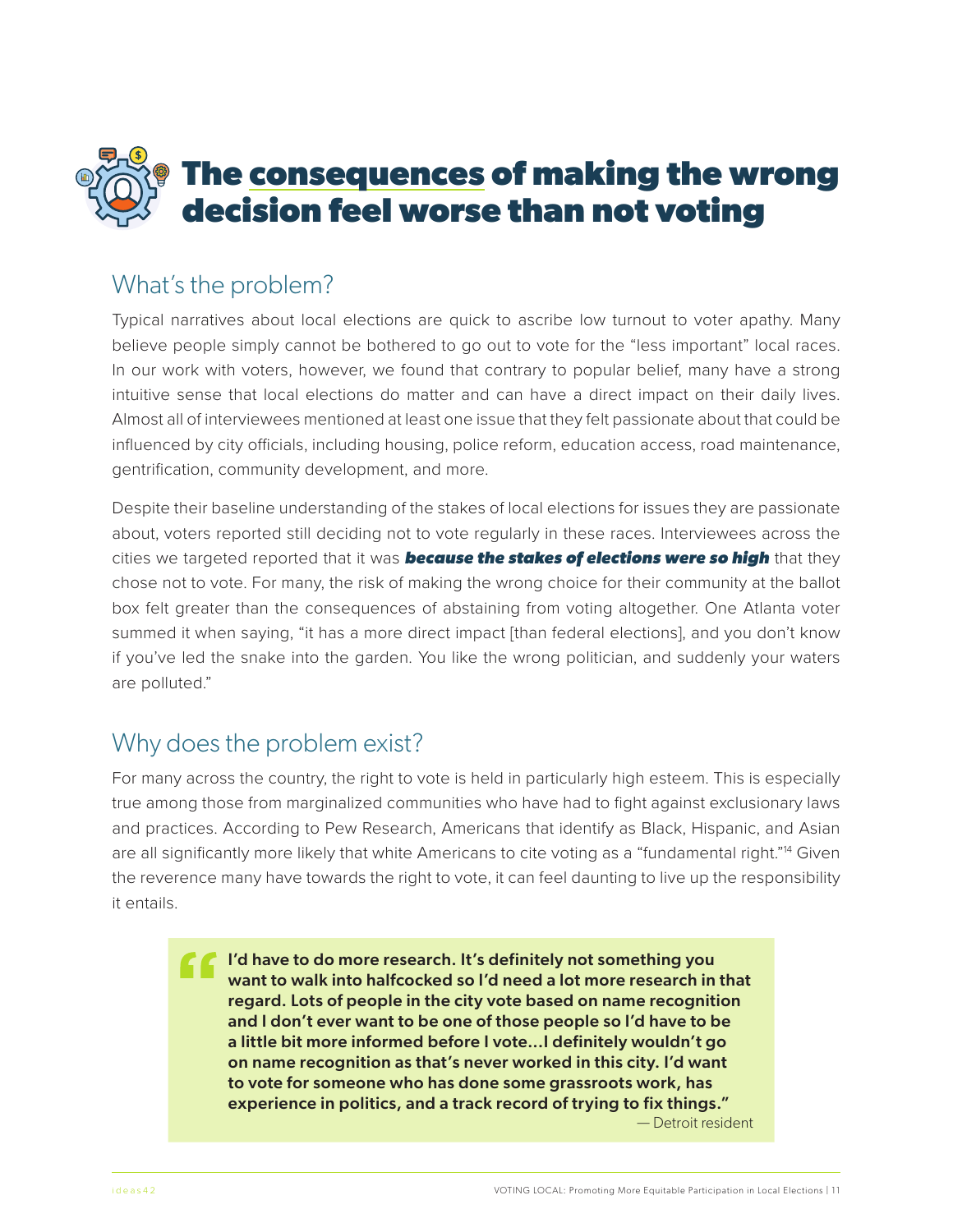<span id="page-12-0"></span>As discussed above, local elections can make the preparation process particularly onerous, amplifying peoples' feelings that they are falling short on their duty. What's more, local races can lack the cues many traditionally turn to to understand which candidates better reflect their views. According to the National League of Cities, a majority of municipalities in the US conduct nonpartisan elections, meaning candidates' party affiliations are not listed on the ballot.<sup>15</sup> Nonpartisan races may have certain advantages, such as increasing the competitiveness of general elections in cities where one party dominates at the ballot box.<sup>16</sup> In practice, however, the lack of party labels can lead to confusion among voters and although more research is needed, evidence suggests that these nonpartisan races may also lead to a decline in voter turnout.<sup>17</sup>

> You can get caught up in the grandeur of the federal elections, you can hop on any app or news channel and it'll be there. The local elections are more important, but you really need to look for information more directly. I don't think people take the time to get that deep into local elections, because it takes too much time. You don't notice the snake getting into the garden because you're too busy looking up at the sky."

> > — Atlanta resident

Regardless of the type of election, voters across the cities we researched nonetheless report a difficult time distinguishing between candidates that are running for local office. For local races in particular this inability to differentiate between candidates can increase the risk of choosing "incorrectly." Voters may be less familiar with local candidates and as a result may perceive them to be less thoroughly vetted than candidates for major federal offices. Building off of his earlier comment, the Atlanta voter quoted above mentioned that while "local elections are more important," it's the federal races that capture his attention, leaving gaps in his understanding. He expressed the sentiment poetically, saying "you don't notice the snake getting into the garden because you're too busy looking up at the sky."

Behavioral science can help us understand how voters weigh the relative risk of deciding who to vote for or whether to vote at all. In this case, many voters are displaying *zero risk bias,* or the preference to choose the absolute certainty of not supporting a "bad" candidate by not voting at all, over accepting some risk by voting for any candidate, even if voting can help diminish overall risk of a negative outcome for their community, such as decreased representation[.18](#page-24-0) This decision-making bias is tied closely to *regret aversion,* where we make a decision now (to not vote) to avoid future regret over an alternate decision (voting  $incorrect|v|$ .<sup>19</sup> In this case there is no parallel regret for having not supported a winning candidate to balance out the decisionmaking calculus.

#### *Zero risk bias* 经习

Our tendency to look for situations where can completely eliminate risk, even if there are other options that may actually reduce overall risk

#### *Regret aversion*

when we decide based on our desire to avoid regret in the future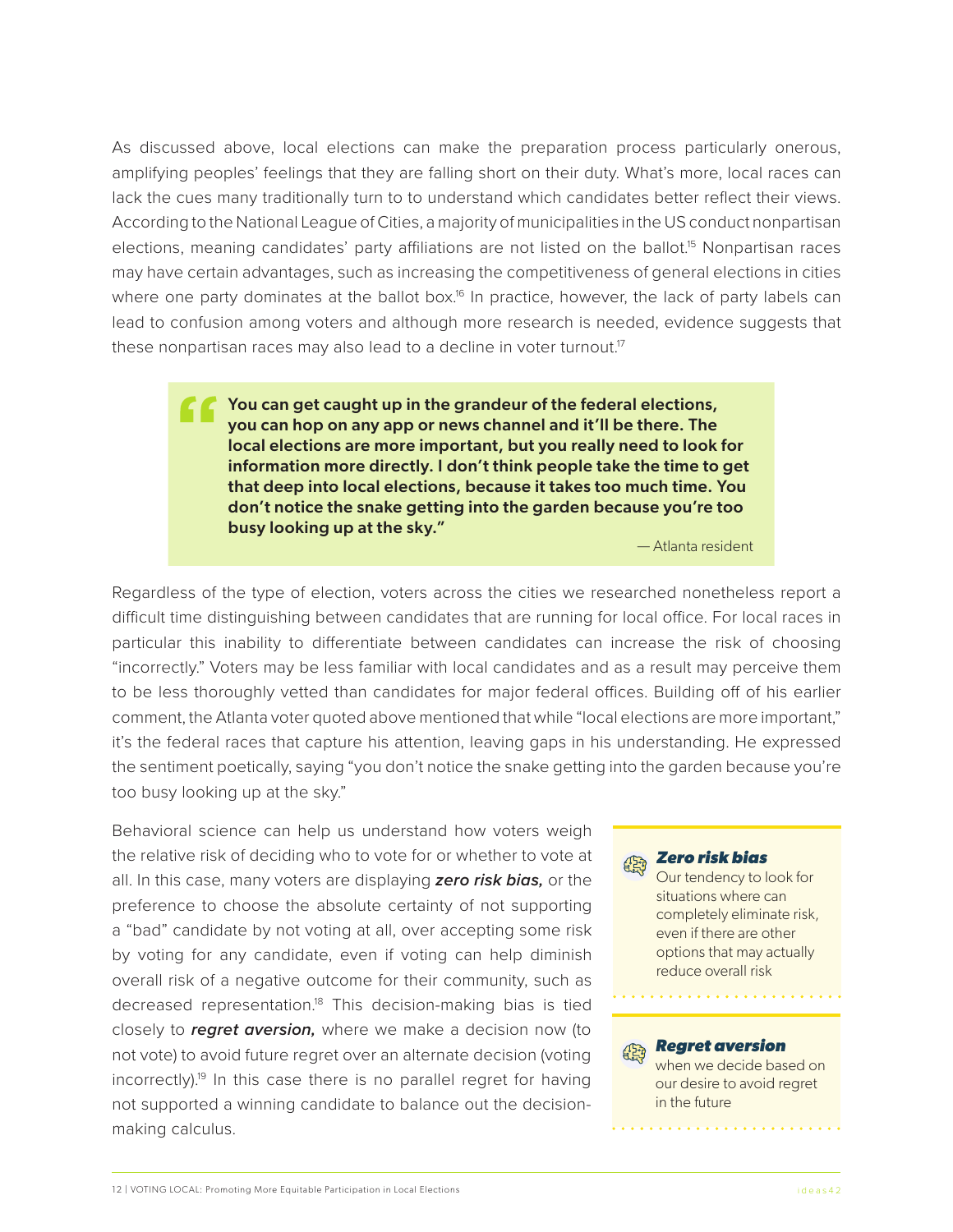<span id="page-13-0"></span>For some, the consequences of these incorrect choices are particularly fraught. Vulnerable communities in particular often bear the consequences of poor municipal leadership more immediately and severely than higher income residents. Low- and moderate-income residents tend to rely most heavily on functioning city services, like public transit and clean public green space, and do not often have the luxury of turning to private backyards or vehicles when provisions of these services falter under new leadership. A young New Yorker reported, "if we vote for them, we get the blame. I'd feel taken advantage of or embarrassed for voting for someone who didn't take care of their community." For many, especially in cities with a history of corruption or dysfunctional city leadership, like in Atlanta, Detroit, and countless other cities, it may feel safest just to stay home rather than have a part in electing the next infamous "bad guy" politician.

## What are the implications and opportunities?

This "do no harm" apprehension among voters is a particularly challenging barrier to overcome, especially through light-touch channels, like text message outreach. However, this barrier reveals the potential unintended consequences of current approaches. For example, the National Civic League suggests "making the case for the impact of local elections" as one strategy to improve turnout[.20](#page-24-0) While an important strategy, program designers must be cognizant of *the potential backfire effect of making the stakes of local elections seem too high* without giving voters the tools to effectively vet candidates. Emphasizing the consequences has the potential to prompt these concerns of making the incorrect decision and can inadvertently demotivate some participants. Instead, by making easy-to-digest information more widely available and accessible, we can help more potential voters feel confident in their decision of who to vote for to further their interests.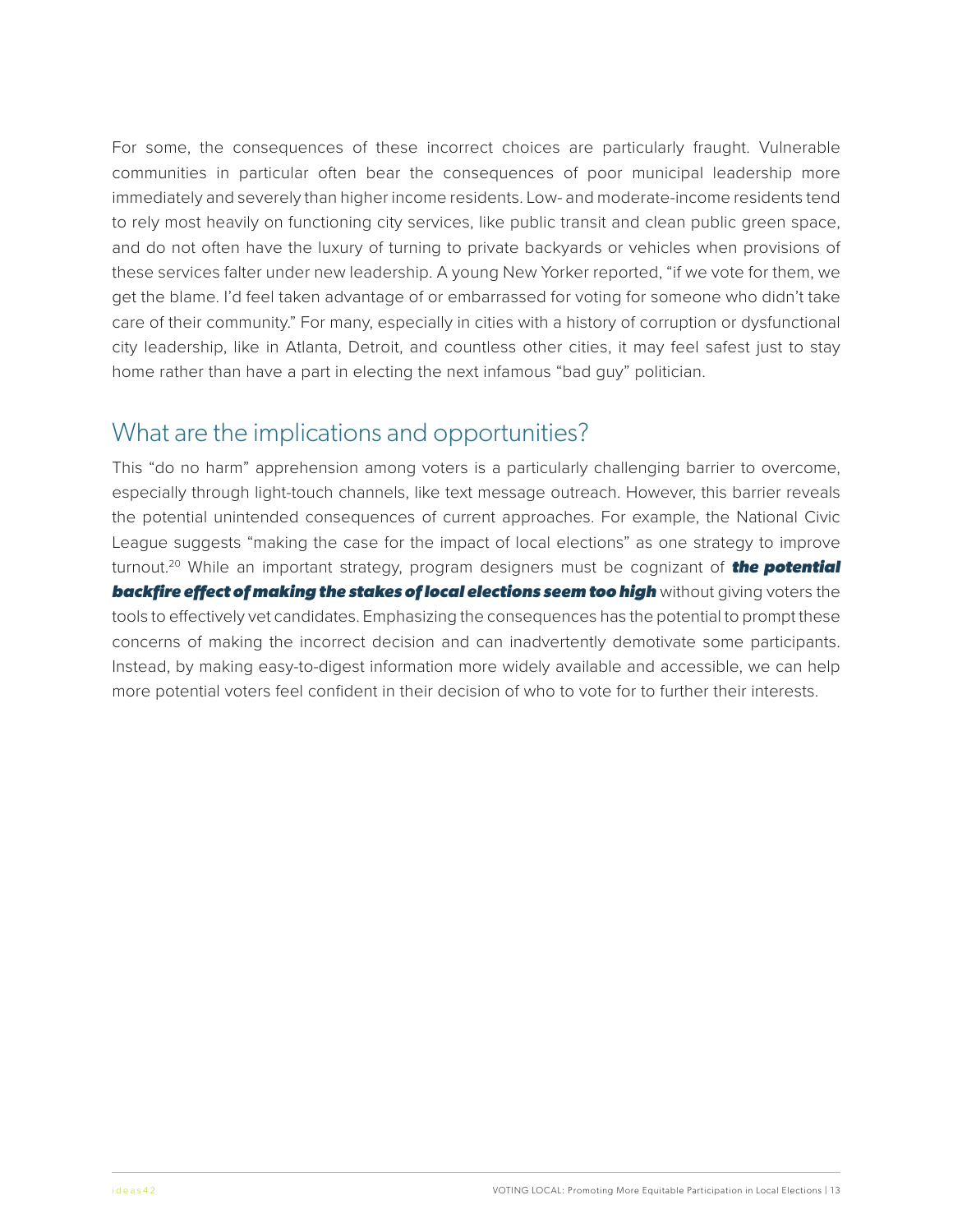

# INSIGHTS IN ACTION: *Vetting the candidates*

In the New York City primary, where voters were asked to choose between more than ten candidates in the Democratic primary, we tested messages that linked voters to easy to digest endorsements. Endorsements from trusted organizations can help voters vet candidates and gather signals about thier quality from trusted sources.

Hi Jenny it's TurboVote. Tuesday 6/22 is the last day to vote in NYC's election. Still deciding who to vote for? Did you know many candidates are 'endorsed' by wellknown orgs? This means the candidate is their top pick. Visit Ballotpedia to see who endorsed the mayoral candidates here: https://tvote.org/3wzEcPI and find out what other offices are on your ballot here: https://tvote.org/2Gtm0kC

Find where to vote: https://tvote.org/GTTP Questions? Reply to this text.

Hola {recipient\_first\_name}, soy TurboVote. El martes 22 de junio es el ultimo dia para votar en las elecciones de Nueva York. ¿Aun no ha decidido por quien votar? ¿Sabia que muchos candidatos estan 'respaldados' por organizaciones conocidas? Esto significa que dicho candidato es su principal eleccion. Visite 'Ballotpedia' para ver quien respaldo al candidato a la alcaldia aqui: https://tvote.org/3wzEcPI y descubra que otros puestos publicos estan en su boleta aqui: https://tvote.org/2Gtm0kC

Encuentra tu lugar de votacion: https://tvote.org/GTTP ¿Preguntas? Solo responde.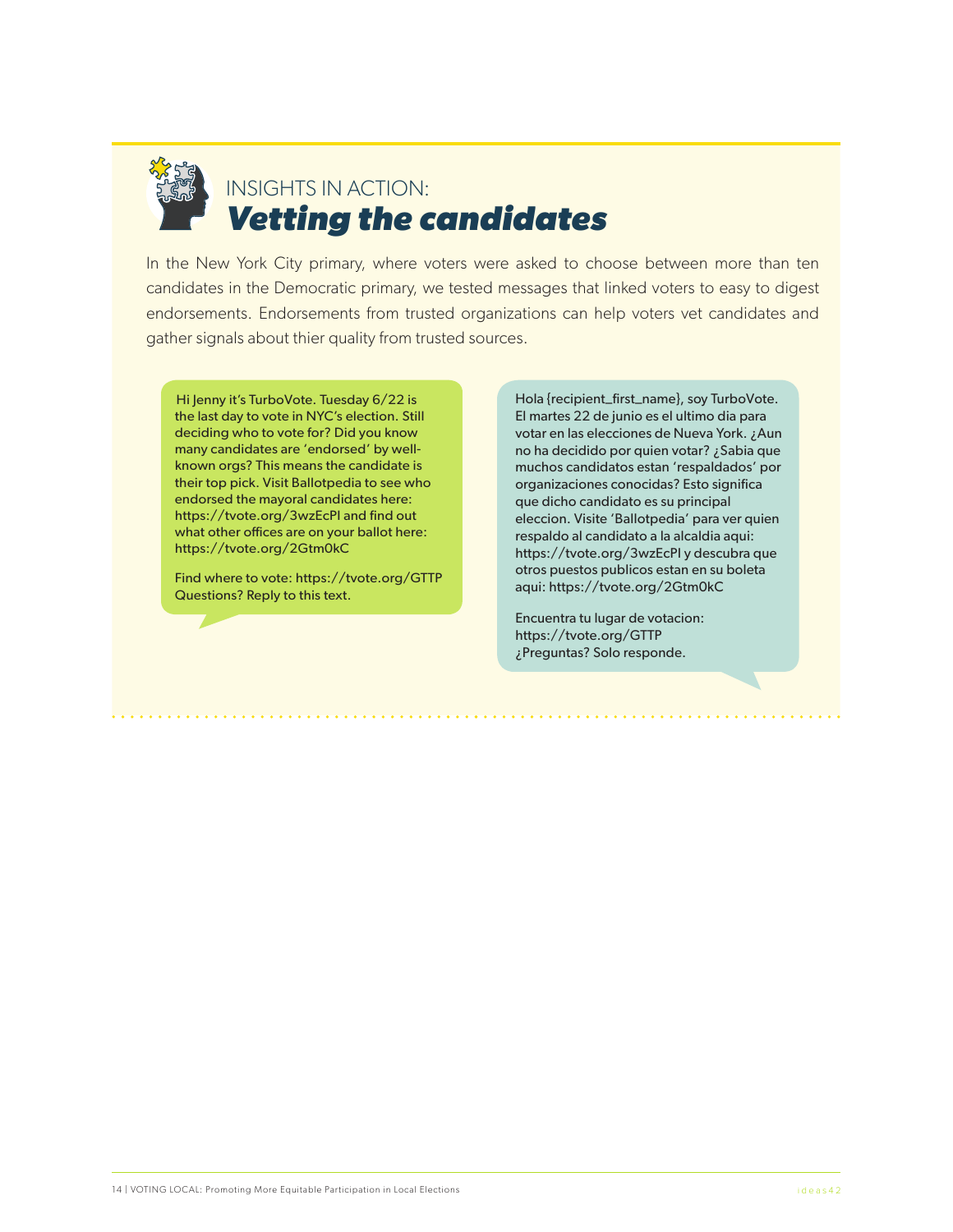# <span id="page-15-0"></span>**People lack a strong connection to the place where they currently live**

# What's the problem?

At first glance, local elections look quite similar to federal or state elections, only smaller in scale. However, for many voters they require a fundamentally different calculus. Our research suggests that people's sense of community and connection to where they live can have an outsized impact on how they approach local elections. Those who lack a sense of connection may question whether they belong or deserve to participate in local elections, despite being regular presidential voters. For some, including many of the voters we spoke with, these feelings are strong enough to stop them from voting.

## Why does the problem exist?

Many Americans have strong preconceived notions of who the "typical" voter is. The first image most people conjure is of an older, white, and wealthy individual. In local elections in particular this characterization is unfortunately partially grounded in fact—according to Portland State University researchers, older voters were *fifteen times more likely* to vote than those under 35 years old.<sup>21</sup> Research across contexts confirms that when we aren't sure how to act we look to what others like us are doing, called descriptive social norms. In this case so many young voters and voters of color do not see people like themselves out and voting in local elections, so they follow the example and stay home.

Although stereotypes about who votes are common in all elections, they can be particularly pernicious in in the context of local races. Many residents lack lived experience with some of the most common issues central to local races (e.g., public schooling, zoning, property taxes, etc.) and may not feel it is their place to weigh in. Residents who are new to the area or who aren't homeowners or parents may feel like they haven't earned a say or struggle to weigh the consequences of their vote in local races. A New Orleans resident we spoke with mentioned, "people who have lived here their whole lives, they have a better feel for [local politics] and what they are looking for."

These sentiments reflect the nature of local government. A fiscal analysis from the Urban Institute reports that property taxes account for 30% of local revenue<sup>22</sup> (the most common source outside of transfers from other levels of government), and the plurality of spending is concentrated in education (over 40%).<sup>23</sup> In contrast to these dominating issues, the stakes of federal elections often feel more diffuse, a feeling that is backed by data that shows no single spending category accounts for more than a quarter of the federal budget.<sup>24</sup> Because no single issue dominates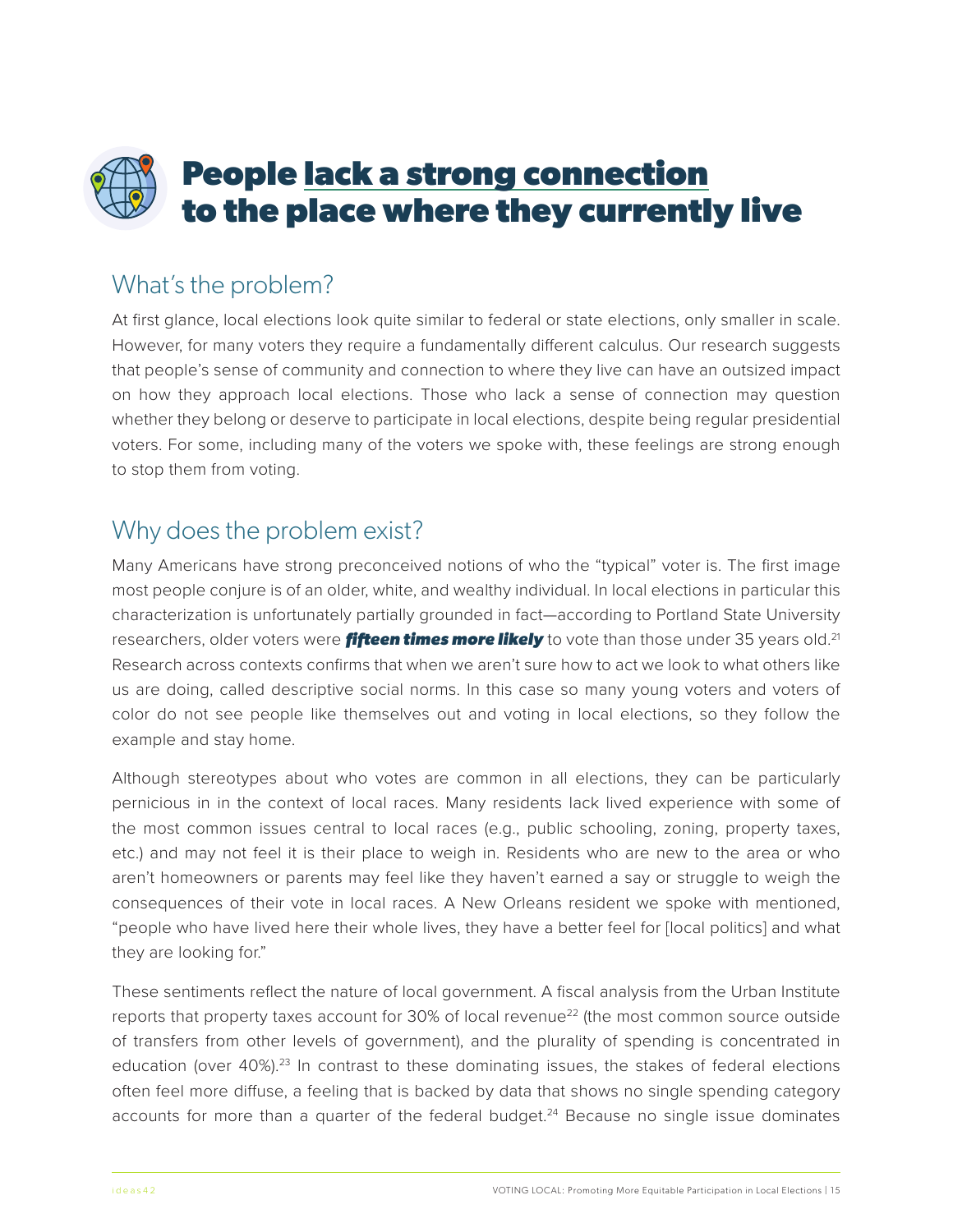<span id="page-16-0"></span>Definitely people who have been here a long time, more suburban types- parents who might see a more direct impact or have a better understanding of the direct impact on children or education. I'm picturing long term residents that are usually older." — Richmond resident

People who serve the community: teachers, sanitary workers, have more exposure to people and the inner workings of the city and community. Their votes should be heavier than mine. The way I think, the way I interact with the community, is not like parents do." — Atlanta resident

I mean theoretically everyone's vote should count the same, but I feel like people who have lived here longer than I have and are more involved in the community should have… I don't know...That would be [who] I would give more weight to."

— New Orleans resident

budgets or debates in federal races year after year, it is easier for a more diverse set of voters to find a way in through issues they have a personal stake in. In local races, however, some voters end up abstaining because they are hesitant to add their two cents to issues that others' have a stronger claim over or because vocal gatekeepers make them feel as if they do not belong or deserve to participate. The voters we spoke with shared these feelings across cities, however, it is difficult to assess the causal impact. It's possible some are simply using these feelings to license or justify their lack of participation.

Patterns in mobility can also help explain increased apprehension about participating in local elections. According to the US Census, the average person moves an estimated 11.7 times in their lifetime.<sup>25</sup> While most moves are within 50 miles, moving can nonetheless disrupt civic participation. Movers not only have to contend with getting themselves registered at their new address, but may also have to familiarize themselves with a new set of local issues or elected officials, barriers that do not exist when voting for president. The problem is particularly pronounced for young people: adults 18-24 are 3.75 times as likely to move in any given year compared with those over 40,<sup>26</sup> and half of all movers are in their twenties.<sup>[27](#page-25-0)</sup> New residents are often less connected to their community, have fewer lived experiences of local services, and have had less time to pick up on local issues. Some may even feel like home is somewhere other than where they live. A young Atlanta voter we spoke with mentioned feeling disconnected from the city's politics, "I like Augusta politics more than Atlanta politics because it's easier for me to engage. I'm way more plugged into Augusta politics. My family has been living there for 50+ years."

Mobility is also key to understanding the development of social networks and how people define their community. Although geography is still a critical factor in social network formation, the influence of technology and social media has made it increasingly likely that our friends do not live nearby in the same town or city. When combined with the nationalization of political news, it is less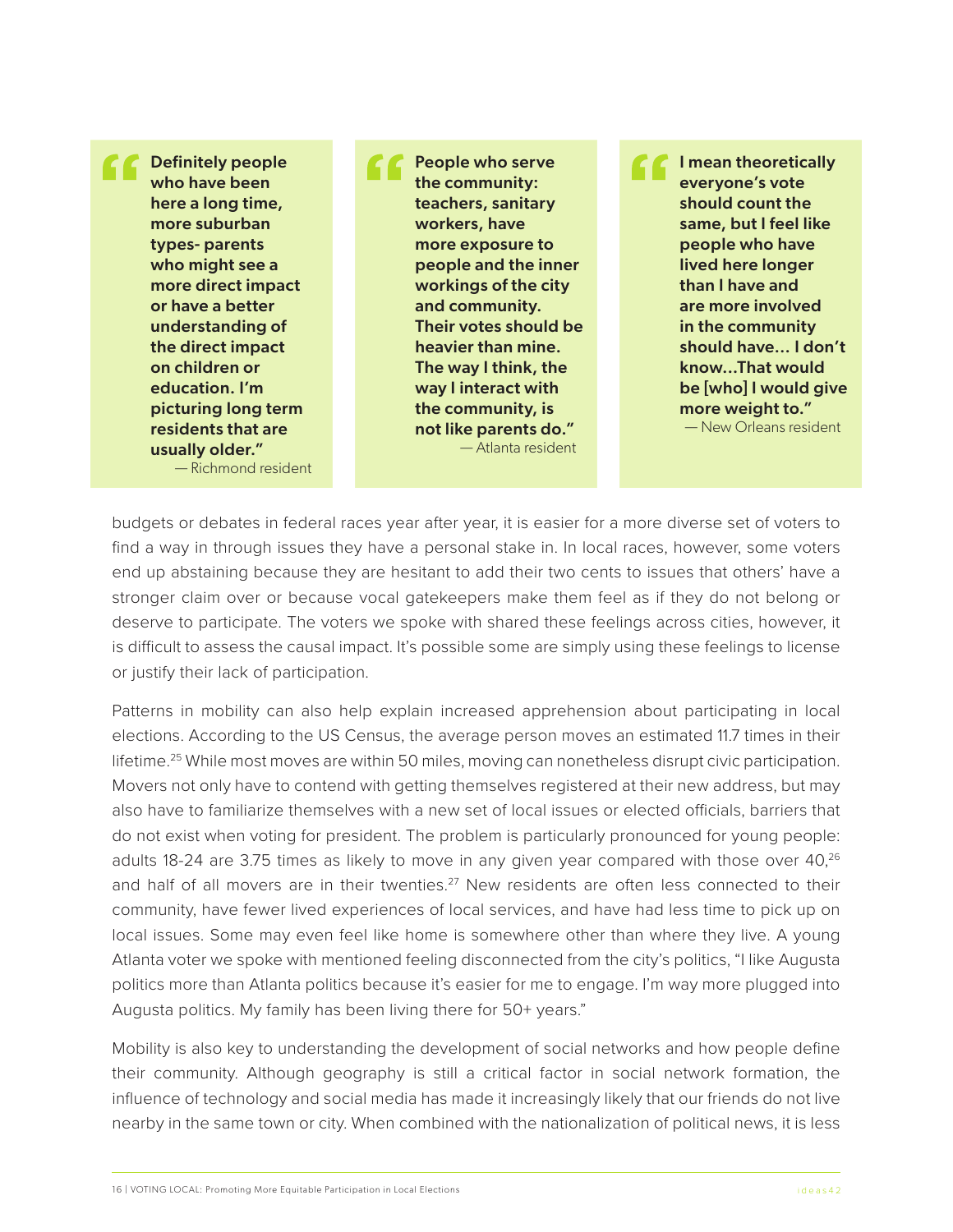likely that people are discussing and participating in local elections with their friends and family, even if they do regularly discuss politics in general. One Richmond voter summed it up when she reported, "I regularly talk to my friends and family about politics. [I don't talk] so much about Richmond-specific things, but we talk about Virginia things." This geographic isolation contributes to the low salience of local elections, making it much easier for these elections to fall off residents' radars completely. While the 2020 election saw a boom in friend-to-friend voter mobilization, a highly effective turnout tactic that keeps elections top of mind and socially relevant, the same level of activity is unlikely in local elections when voters' social networks are less likely to overlap neatly with the pool of eligible voters.

### What are the implications and opportunities?

The idiosyncrasies of local elections make it hard for everyone to feel comfortable participating. At first glance the smaller scale and "local-ness" of these races make them feel like a better introduction to civic engagement than "high stakes" federal elections. However, our research upends this assumption and shows that despite their proximity, local elections feel more difficult to engage in for many residents. The people we spoke with reported greater barriers to entry to engaging with local elections when compared to presidential elections, despite the processes being similar on paper. When they try to engage, residents absorb messages that they do not belong or are not welcome to participate. This happens subconsciously when they struggle to find materials that discuss the stakes of elections in their vocabulary or do not see people like themselves participating and consciously through efforts to pass restrictive voting laws or privilege the voices of certain residents over others.

These feelings create a self-perpetuating cycle. Voters don't see people like them voting or featured in local coverage, so they choose not to participate, leading to further distortions in turnout statistics. To solve this problem, *voter outreach messages should affirm people's belonging in local spaces and welcome their participation in local elections.* In addition, *we can make the social norm of participating in local elections more salient* and prompt residents to turn to micro influencers within their social networks that may be particularly tapped into the issues.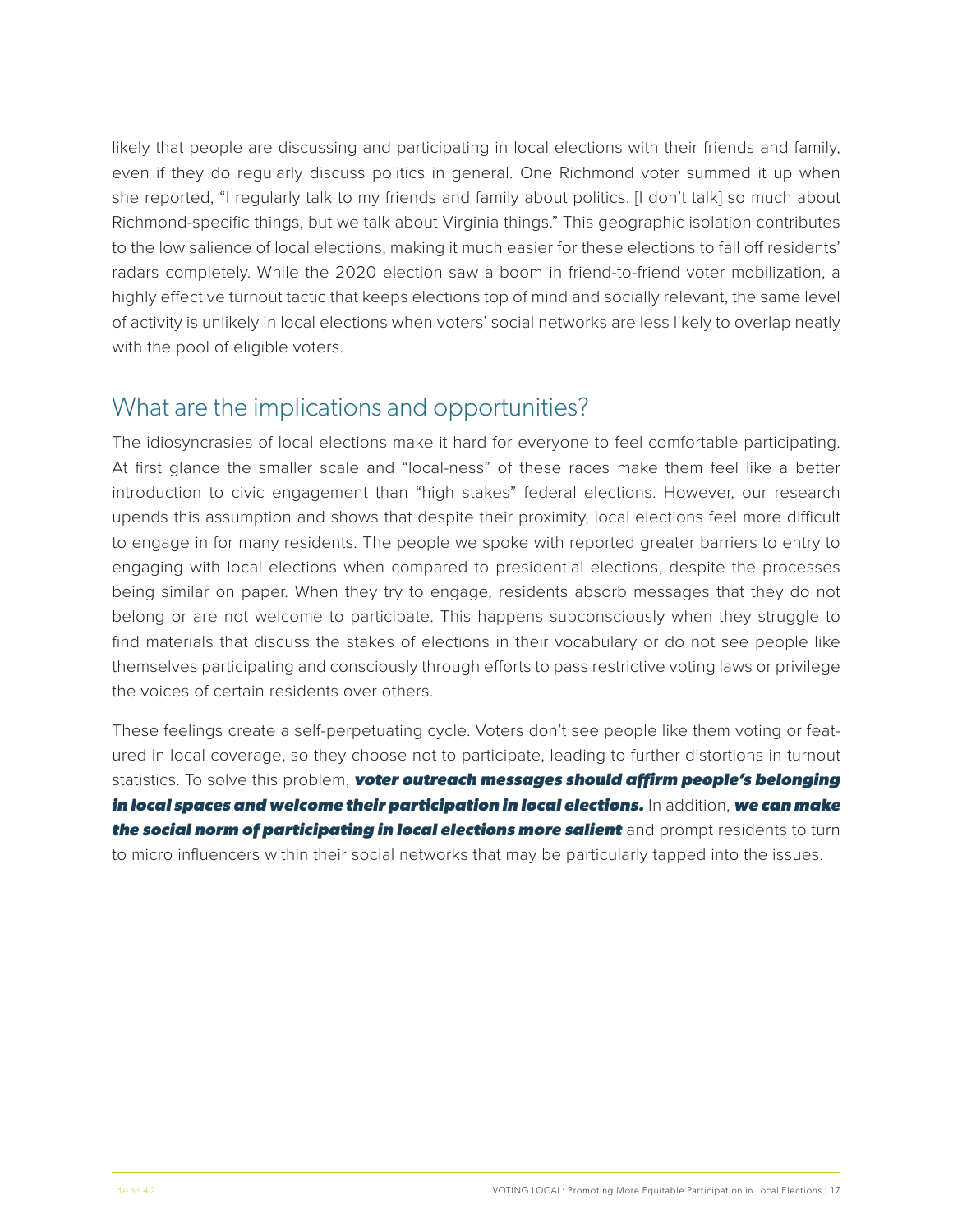

# INSIGHTS IN ACTION: *Belonging in local elections*

In New Orleans' primary election, we confronted new residents' hesitations around voting in local elections directly. We welcomed message recipients to participate, regardless of how long they'd lived in New Orleans and directed them to a resource to prepare themselves.

Hi Tom this is Ciru with TurboVote! Whether you have lived in New Orleans a short time or a lifetime, this is your city. It's time to vote for who represents it. Take a few minutes to review your sample ballot and then go vote on Saturday: https:// voterportal.sos.la.gov/Home/VoterLogin

Hola, Rosa soy Ciru de TurboVote. Ya sea que hayas vivido en Nueva Orleans por poco tiempo o toda tu vida, esta es tu ciudad. Es hora de votar por quien la representara. Tomate unos minutos para revisar tu boleta de muestra y luego ve a votar el sabado: https://voterportal.sos. la.gov/Home/VoterLogin

In Detroit's primary election, we hoped to leverage positive social pressure. The message prompted recipients to reach out to their friends and family and encourage them to vote together as a show of solidarity for the community.

Hi Beth, it's Esha from TurboVote. Detroit primary elections for Mayor and City Council are happening this Tuesday! When we vote, we vote for our friends, family, and community. Why vote alone? Text a friend to make a plan to vote together for your community! Find where to vote on Tuesday at https://tvote.org/GTTP

Hola Eva, soy Esha de TurboVote. ¡Las elecciones primarias de Detroit para alcalde y Concejo Municipal seran este martes! Cuando votamos, votamos por nuestros amigos, familia y comunidad. ¿Por qué votar solo? Envia un mensaje de texto a un amigo para hacer un plan y votar juntos por tu comunidad. Encuentra donde votar el martes en https://tvote.org/GTTP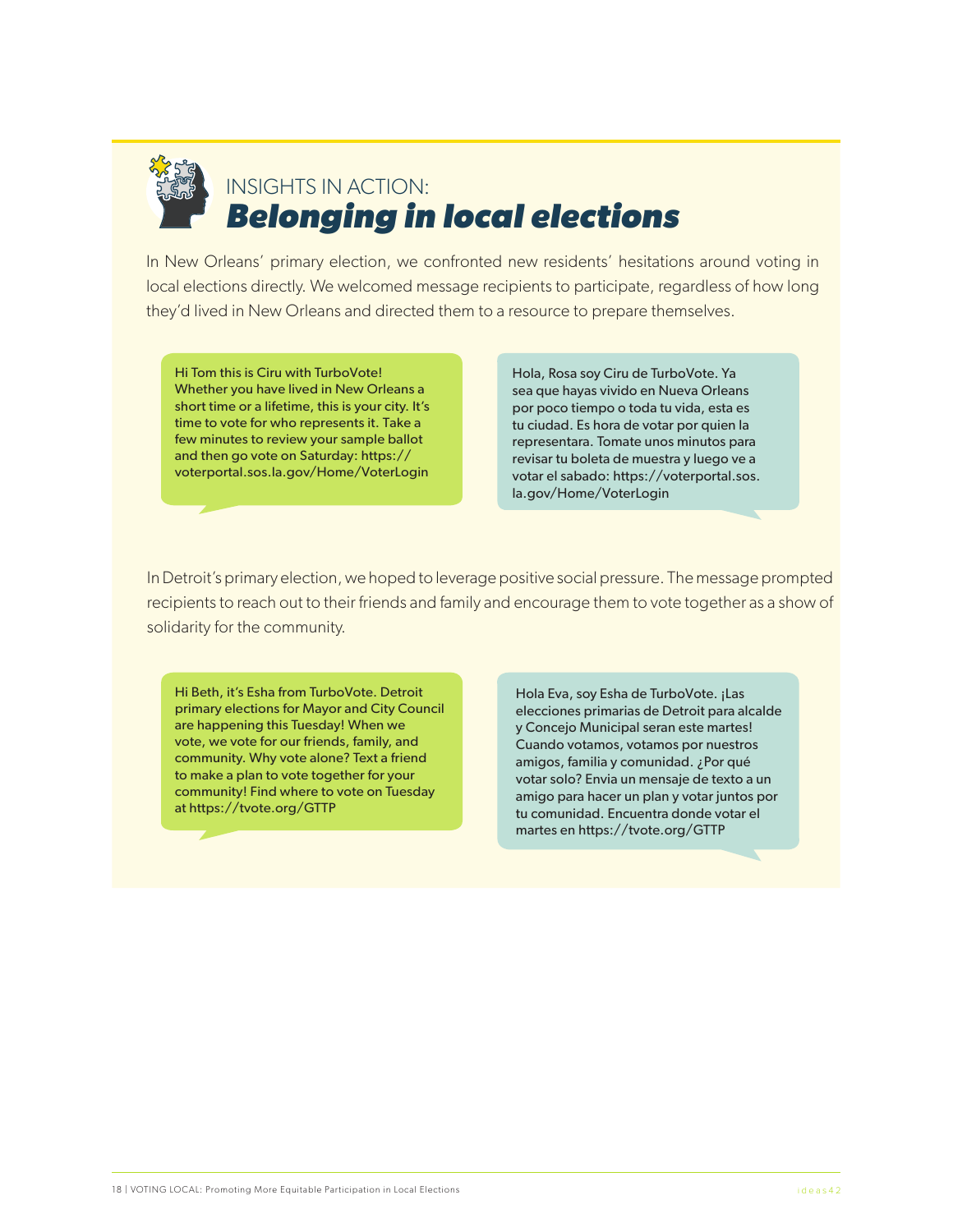In the general election we reached back out to voters across a number of our cities and prompted them to reach out to the micro-influencers in their lives. Everyone has a friend that seems to be in the know, and we encouraged recipients to start a conversation about the upcoming election with that person.

Hi Sean! This is Ciru with TurboVote. Do you have friends or family that really \*KNOW\* <city>? What are they saying about the candidates running to represent your community on Nov 2nd? You can always search the candidates' names to hear directly from them or check out your sample ballot here: <link>

¡Hola, Daniela! Soy Ciru de TurboVote. ¿Tienes amigos o familiares que realmente \*CONOCEN\* Richmond ¿Qué están diciendo sobre los candidatos que se postulan para representar a tu comunidad el 2 de noviembre? Siempre puedes buscar los nombres de los candidatos para escuchar directamente de ellos o consultar tu boleta de muestra aquí: <link>

Voters in Georgia had an eventful year in 2021. To encourage residents to participate in the November city elections, our messages called back the excitement and collective action of the Senate Runoffs earlier in the year. The messages prompted folks to focus on the prominent social norm of high turnout and carry similar energy into the local election.

Hi Alex! This is Ciru with TurboVote. The whole world watched Georgia make history this year. It's time for Atlanta voters to flex that power again on Tues, Nov. 2 in local elections for Mayor and City Council. Check out your sample ballot here as you make your plan to vote: https://tvote.org/3BpEASD

Hola Anna! Soy Ciru de TurboVote. El mundo entero vio a Georgia hacer historia este año. Es hora de que los votantes de Atlanta ejerzan ese poder nuevamente el martes 2 de noviembre en las elecciones locales para alcalde y concejo municipal. Consulta tu boleta de muestra aqui conforme realizas un plan para votar: https://tvote.org/3BpEASD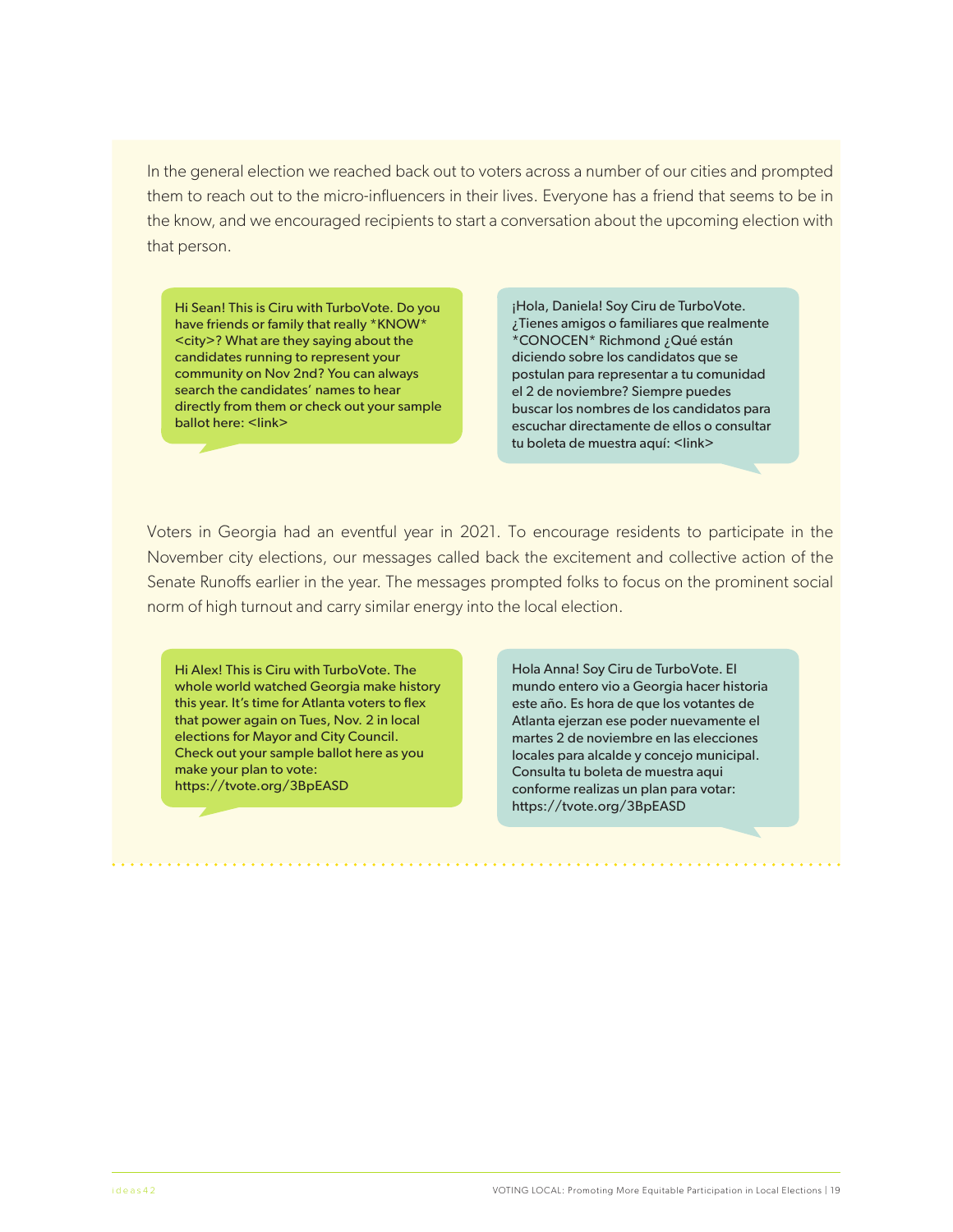# <span id="page-20-0"></span>**People are skeptical that candidates will represent their needs or follow through on their promises**

# What's the problem?

Voters do not make decisions about whether or not to vote in a vacuum come election time. Instead, their choice is influenced heavily by what they have seen, heard, and experienced over the course of a longer time horizon when it comes to assessing how the current local government is performing. Despite Americans' growing distrust of Congress and frustration with national political figures, local officials continue to benefit from high public trust. According to Gallup, almost three quarters of Americans have a great deal or fair amount of trust in their local government, significantly more than the trust they have for state or federal officials.<sup>[28](#page-25-0)</sup>

Despite these high levels of trust in local officials, the voters we spoke with had a natural skepticism towards candidates for local office. Many voters did not see themselves represented by the candidates and questioned whether elected officials would adequately follow through on their campaign promises. These doubts, reinforced by previous disappointments, led some to conclude that voting wouldn't be worth their time.

If people are making any changes it's because of grassroots efforts. City hall doesn't care what happens in the neighborhoods. They just care about downtown and fixing up downtown and trying to get the tourists in." — Detroit resident

I feel like a lot of candidates will sell you a story but when they actually get in the office, they don't do what they say they're going to do. I want to have somebody in office that's going to create change, but in the back of my mind [I know that] they sell you the dream."

— Atlanta resident

# Why does the problem exist?

Skepticism towards elected officials is as American as apple pie, even at the local election where trust in government remains high. *Negativity bias* can help us understand why the bad outcomes or scandal-prone politicians are more prominent in our minds and easier to recall than political victories or positive changes we've seen in our community. As part of our survival skills, our brains are hardwired to recognize, imprint, and remember these

### *Negativity bias*

Our tendency to recognize and dwell on negative occurrences more easily than positive ones.

<u>. . . . . . . . . . . . . . . . . .</u>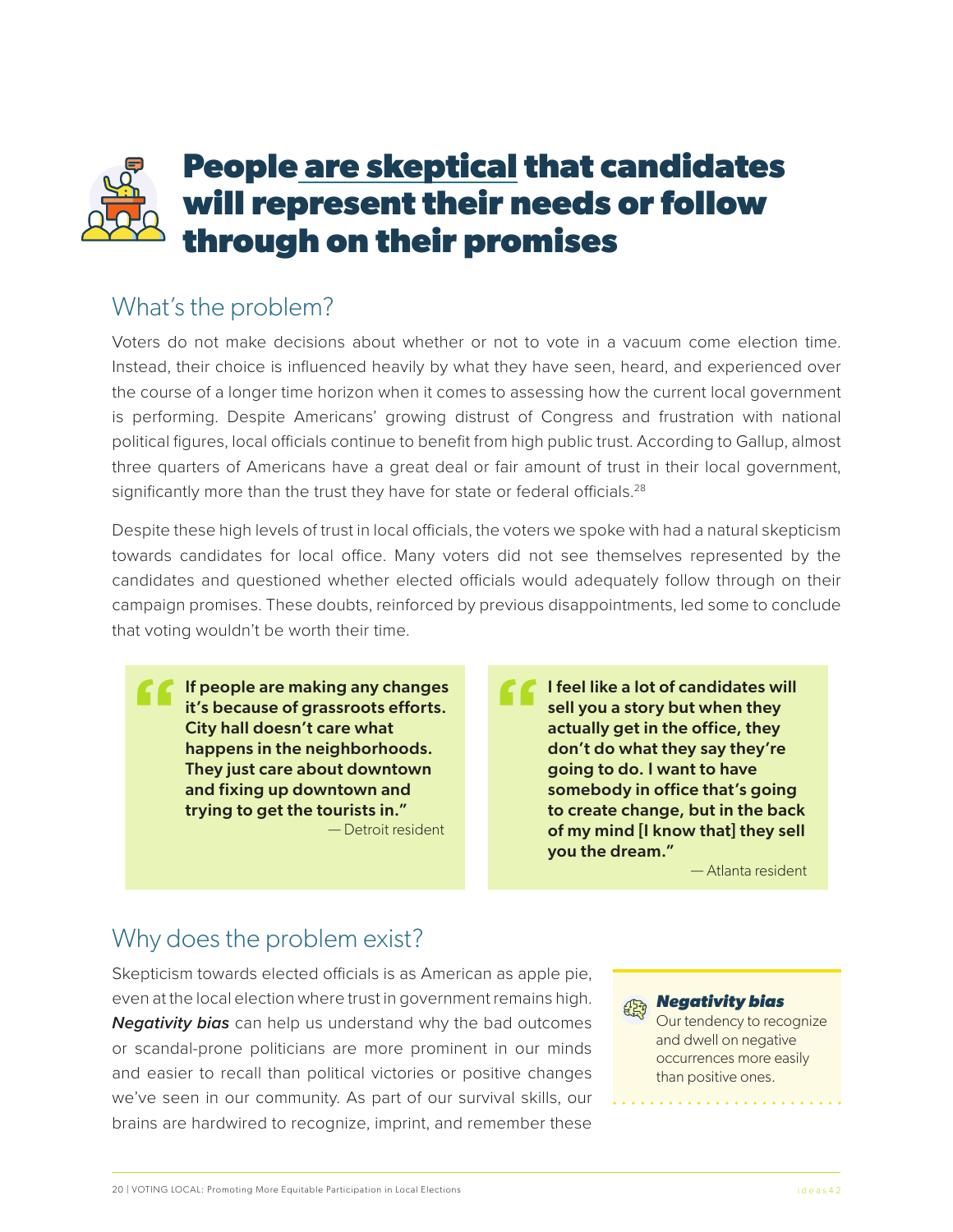<span id="page-21-0"></span>negative experiences more easily than positive ones.<sup>29</sup> It helped our pre-historic ancestors avoid a run in with a dangerous predator, but in modern times it means we're much more likely to fixate on the broken water fountain in the park instead of the new playground that was just unveiled. This tendency to overlook positive changes in favor of the negative does not mean that residents do not also have legitimate criticisms to levy at local government officials. Communities of color, in particular, are often neglected by politicians and fail to see similar levels of investment or attention as white neighborhoods.<sup>30</sup> This can lead to a pattern of further disenchantment and ultimately lead some to disengage entirely.

#### *Descriptive vs.*  经 *substantive representation*

Descriptive representation refers to lawmakers' identities, such as their gender or race. Substantive representation refers to lawmakers' actions and beliefs.

Many feel that those in power simply do not represent them or their needs. Officials at all levels remain older, whiter, richer, and more male than the country as a whole. While data tracking at the local level is difficult, looking across the country, the National Council on State Legislatures reports that only 28.9% of state lawmakers are women, 8.8% are Black, 6.2% Hispanic/Latinx, and 1.8% Asian.<sup>31</sup> However, in many cities women and BIPOC candidates have won historic victories, including in this most recent local election cycle. Boston elected Michelle Wu its first woman and Asian-American as mayor, and New York City elected Alvin Bragg, its first Black person as District Attorney, among other historic wins.<sup>32</sup> Despite these gains in descriptive representation, many residents still feel like their local governments do not represent their substantive interests. One Atlanta voter affirmed that, "[politicians] can be Black but if they don't do anything to facilitate resources to folks of color then they don't represent my best interest." Because voters do not feel that the candidates running for office represent their needs, they express a desire to impose a higher degree of scrutiny of candidates' platforms and positions. Many reported wanting to see a track record of action in addition to candidates' campaign pledges. The voter from Atlanta continued, "you got to see what the candidates do. They can talk that good talk, sell you those sweet nothings." Because high quality information on local elections can be difficult to track down, as discussed earlier, some voters may never reach the point of feeling ready to vote.

### What are the implications and opportunities?

If unchecked, healthy skepticism of politicians can easily become toxic cynicism that leads residents towards a self-perpetuating cycle of disengagement. If people fail to see their interests or values represented in the candidates running and actions taken by local officials, they will not vote, all but ensuring that future candidates do not cater to or represent their needs. Truly addressing this problem requires multifaceted solutions, many of which are outside of the scope of light touch voter outreach platforms like TurboVote, such as diversifying the pipeline of candidates that are recruited to run for local office. However, *voter outreach organizations can shine a light on*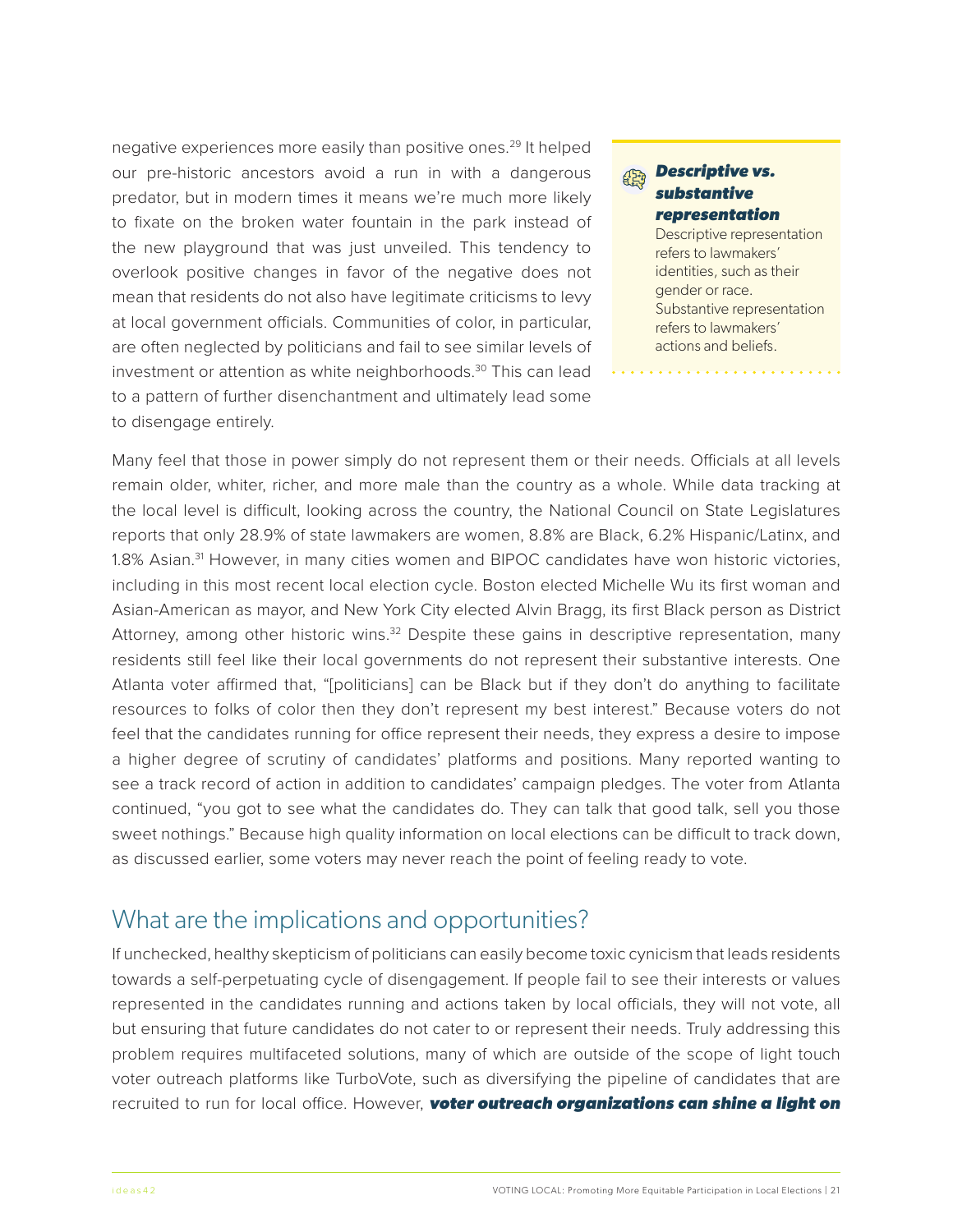*the important victories won by residents as a result of recent elections,* such as construction on a new public building or investment in a new social program. Making these victories more salient can help counteract our negativity bias and break the cycle of disengagement. Where public victories are less available, messages can highlight positive trends in representation among voters and elected officials.



# INSIGHTS IN ACTION: *Representation among candidates*

Despite the limitations of representation-in-name-only, our messages in the Detroit primary election highlighted the diverse slate of candidates running for mayor. Our message increased the salience of the mayoral primary and connected recipients to have quality information to prepare for the election.

Hi Liana it's Esha from TurboVote. Did you know candidates running for mayor of Detroit range in age from their 20s to 70s? Diverse perspectives are on the ballot. Find (and help elect) the candidate that best represents you at https://tvote.org/3lla7k6 And find where to vote on Tuesday at https://tvote.org/GTTP

Hola Julia soy Esha de TurboVote. ¿Sabias que los candidatos a la alcaldia de Detroit tienen entre veinte y setenta años? Hay diversas perspectivas en la boleta ¡Encuentra (y ayuda a elegir) al candidato que mejor te represente! https://tvote.org/3lla7k6 Y encuentra donde votar el martes en https://tvote.org/GTTP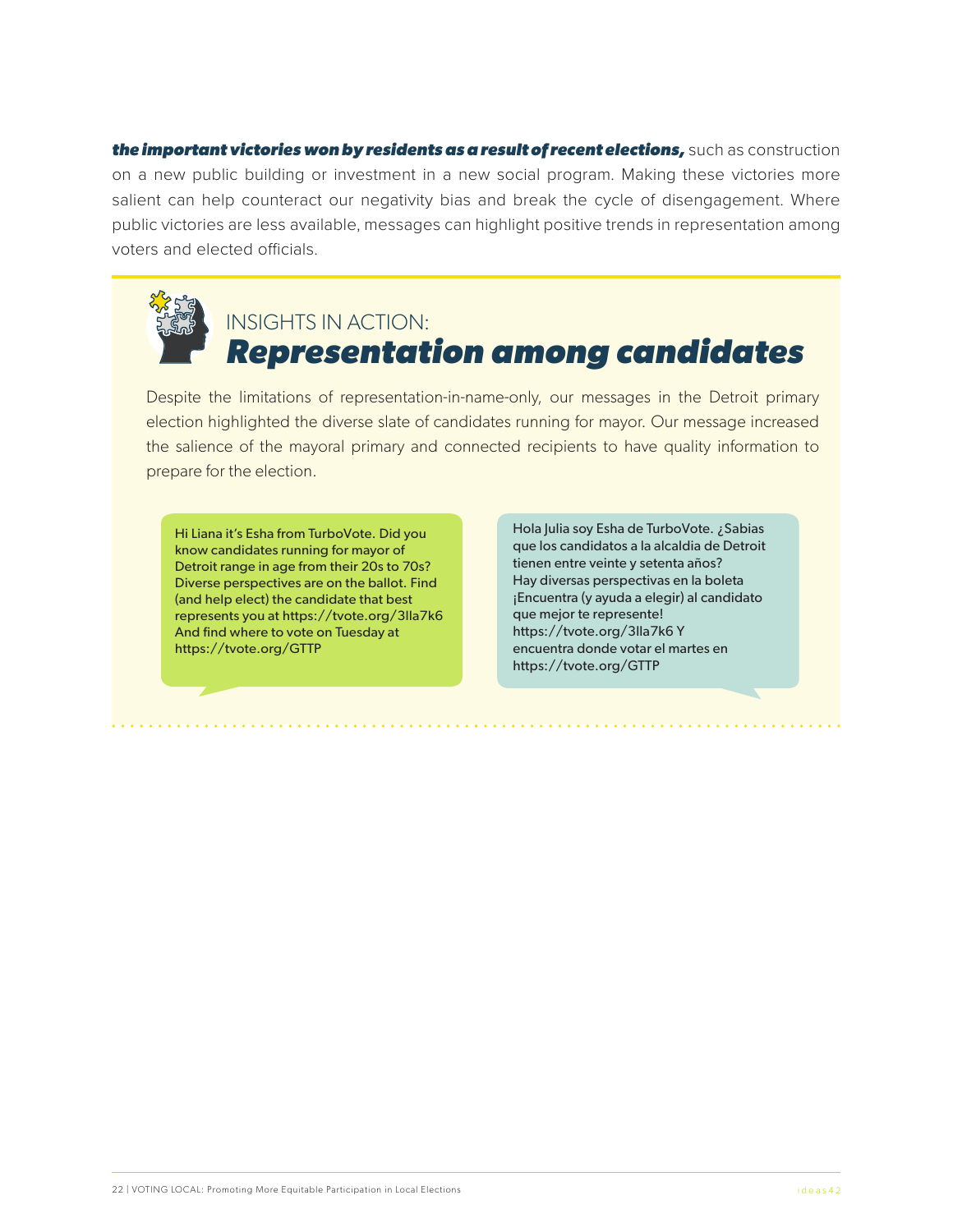# *What's next for local elections?*

ur democracy is a precarious state. The rights of voters are being dismantled by state legislators at an alarming rate in response to false claims of election insecurity. The restrictive laws being introduced around the country do little to actually protect our elections. Instead, they effectively make voting more onerous and less accessible, especially for voters of color – exacerbating many of the issues we surfaced in our interviews over the past year.

Furthermore, the political environment is becoming increasingly hostile and unproductive, leaving many voters with a sense of hopelessness. While these fissures are most acute at the federal level, national politics are quickly seeping into local races, obscuring the policies that should be the focus of municipal elections. This disconnect with local needs and communities will only further the sense of alienation voters feel with politics in their area.

These issues deepen the need for reimagining how we understand and approach voters during local elections. The insights we generated through our work in 2021 provide a useful foundation toward that goal. However, we should continue to identify ways to effectively overcome the barriers that disproportionately impact voters' engagement with local races.

We offered a few approaches to addressing those barriers through light-touch communications, but we only scratched the surface. We encourage organizations that work closely with communities on voter turnout to examine how the tools at their disposal could be used to mitigate the impact of the barriers we've highlighted. A consistent and concerted effort to lower these obstacles is the best way to sustainably increase turnout in local elections.

ideas42 and Democracy Works will continue to research participation at the local level so we can better support voters and increase representation in these low salience races. Perhaps more than ever, greater participation in *all* elections is what our country needs. A vibrant electorate will be a vote against those trying to suppress the voice of the people and a much needed vote of confidence in our democracy.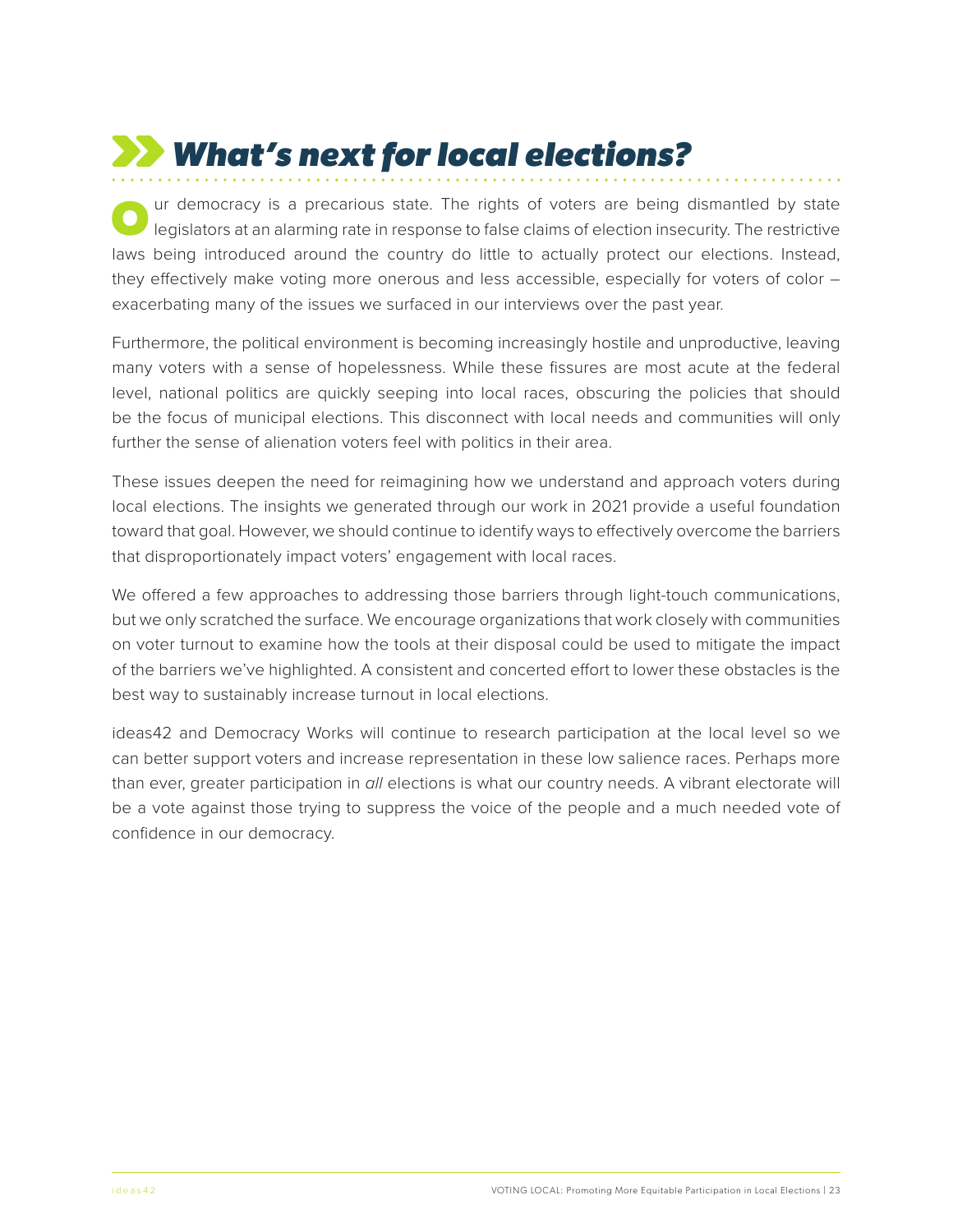#### <span id="page-24-0"></span>Endnotes

- [1](#page-3-0) Desilver, D. (2021, January 28). Turnout soared in 2020 as nearly two-thirds of eligible U.S. voters cast ballots for president. *Pew Research Center.* [https://www.pewresearch.org/fact-tank/2021/01/28/turnout-soared-in-2020-as-nearly-two-thirds-of-eligible-u-s-voters](https://www.pewresearch.org/fact-tank/2021/01/28/turnout-soared-in-2020-as-nearly-two-thirds-of-eligible-u-s-voters-cast-ballots-for-president/)[cast-ballots-for-president/.](https://www.pewresearch.org/fact-tank/2021/01/28/turnout-soared-in-2020-as-nearly-two-thirds-of-eligible-u-s-voters-cast-ballots-for-president/)
- [2](#page-3-0) Hajnal, Z. L. (2018, October 22). Why Does No One Vote in Local Elections? *The New York Times.* <https://www.nytimes.com/2018/10/22/opinion/why-does-no-one-vote-in-local-elections.html>.
- <sup>3</sup> Hopkins, D. J. (2021). Declining Turnout in Big-City Election: a Growing Problem for Democratic Accountability. Manhattan Institute. [https://media4.manhattan-institute.org/sites/default/files/declining-turnout-big-city-elections-DH.pdf.](https://media4.manhattan-institute.org/sites/default/files/declining-turnout-big-city-elections-DH.pdf)
- [4](#page-3-0) Hajnal, Z. L. (2009). America's Uneven Democracy: Race, Turnout, and Representation in City Politics. Cambridge: Cambridge University Press. [https://doi:10.1017/CBO9780511800535.](https://doi:10.1017/CBO9780511800535)
- [5](#page-7-0) Knight Foundation. (2020). The 100 Million Project: The Untold Story of American Non-Voters. The 100 Million. [https://knightfoundation.org/wp-content/uploads/2020/02/The-100-Million-Project\\_KF\\_Report\\_2020.pdf.](https://knightfoundation.org/wp-content/uploads/2020/02/The-100-Million-Project_KF_Report_2020.pdf)
- [6](#page-8-0) DellaVigna, S. (2018). Structural behavioral economics. In Handbook of Behavioral Economics: Applications and Foundations, 1(1), 613- 723. North-Holland. [https://www.sciencedirect.com/science/article/abs/pii/S2352239918300034.](https://www.sciencedirect.com/science/article/abs/pii/S2352239918300034)
- [7](#page-9-0) Barthel, M., Grieco, E., & Shearer, E. (2019). Older Americans, Black Adults and Americans With Less Education More Interested in Local News. *Pew Research.* [https://www.pewresearch.org/journalism/2019/08/14/older-americans-black-adults-and-americans-with-less](https://www.pewresearch.org/journalism/2019/08/14/older-americans-black-adults-and-americans-with-less-education-more-interested-in-local-news/)[education-more-interested-in-local-news/.](https://www.pewresearch.org/journalism/2019/08/14/older-americans-black-adults-and-americans-with-less-education-more-interested-in-local-news/)
- <sup>8</sup> Abernathy, P. M. (2018). (rep.). The Expanding News Desert. Center for Innovation and Sustainability in Local Media, University of North Carolina at Chapel Hill.<https://www.usnewsdeserts.com/reports/expanding-news-desert/loss-of-local-news/loss-newspapers-readers/>.
- [9](#page-9-0) Walker, M. (2021, July 13). U.S. newsroom employment has fallen 26% since 2008. *Pew Research Center.* <https://www.pewresearch.org/fact-tank/2021/07/13/u-s-newsroom-employment-has-fallen-26-since-2008/>.
- [10](#page-9-0) Darr, J. P., Hitt, M. P., & Dunaway, J. L. (2018). Newspaper Closures Polarize Voting Behavior. Journal of Communication, 68(6), 1007– 1028.<https://doi.org/10.1093/joc/jqy051>.
- [11](#page-9-0) Frishberg, E., Matos, E., Reinero, D., & Vargas, A. (2020). Designing for Meaning Using Behavioral Science to Mobilize the Latino Vote. ideas42. <https://www.ideas42.org/wp-content/uploads/2020/10/Using-Behavioral-Science-to-Mobilize-the-Latino-Vote.pdf>.
- $12$  Knight Foundation. (2020). The 100 Million Project: The Untold Story of American Non-Voters. The 100 Million. [https://knightfoundation.org/wp-content/uploads/2020/02/The-100-Million-Project\\_KF\\_Report\\_2020.pdf](https://knightfoundation.org/wp-content/uploads/2020/02/The-100-Million-Project_KF_Report_2020.pdf).
- [13](#page-9-0) Mohr, T. S. (2014, August 25). Why Women Don't Apply for Jobs Unless They're 100% Qualified. *Harvard Business Review.* <https://hbr.org/2014/08/why-women-dont-apply-for-jobs-unless-theyre-100-qualified>.
- <sup>[14](#page-11-0)</sup> Gómez, V., & Doherty, C. (2021, July 22). Wide partisan divide on whether voting is a fundamental right or a privilege with responsibilities. Pew Research Center. [https://www.pewresearch.org/fact-tank/2021/07/22/wide-partisan-divide-on-whether-voting-is-a](https://www.pewresearch.org/fact-tank/2021/07/22/wide-partisan-divide-on-whether-voting-is-a-fundamental-right-or-a-privilege-with-responsibilities/)[fundamental-right-or-a-privilege-with-responsibilities/.](https://www.pewresearch.org/fact-tank/2021/07/22/wide-partisan-divide-on-whether-voting-is-a-fundamental-right-or-a-privilege-with-responsibilities/)
- [15](#page-12-0) National League of Cities. (2020, October 23). Cities 101 Partisan and Non-Partisan Elections. <https://www.nlc.org/resource/cities-101-partisan-and-non-partisan-elections/>.
- [16](#page-12-0) Walcott, E. (2017, December 1). Why are some elections non-partisan? *Michigan State University.*  [https://www.canr.msu.edu/news/why\\_are\\_some\\_elections\\_non\\_partisan](https://www.canr.msu.edu/news/why_are_some_elections_non_partisan).
- <sup>17</sup> Goldberg, D. (2003, July). Nonpartisan Elections in New York City. Brennan Center. [https://www.brennancenter.org/sites/default/files/legacy/d/Statement\\_NYC\\_Nonpartisan\\_Elections\\_072403.pdf](https://www.brennancenter.org/sites/default/files/legacy/d/Statement_NYC_Nonpartisan_Elections_072403.pdf).
- [18](#page-12-0) Viscusi, W. K., Magat, W. A., & Huber, J. (1987). An Investigation of the Rationality of Consumer Valuations of Multiple Health Risks. *The RAND Journal of Economics, 18*(4), 465–479. [https://doi.org/10.2307/2555636.](https://doi.org/10.2307/2555636)
- [19](#page-12-0) Coricelli, G., Critchley, H. D., Joffily, M., O'Doherty, J. P., Sirigu, A., & Dolan, R. J. (2005). Regret and its avoidance: a neuroimaging study of choice behavior. *Nature neuroscience, 8*(9), 1255-1262.<https://doi.org/10.1038/nn1514>.
- [20](#page-13-0) Brennen, J. (2020). Increasing Voter Turnout in Local Elections. *National Civic League.*  <https://www.nationalcivicleague.org/ncr-article/increasing-voter-turnout-in-local-elections/>.
- [21](#page-15-0) Portland State University. (2016). Who votes for mayor?: A Project of Portland State University and the Knight Foundation. *Knight Foundation.* [http://www.whovotesformayor.org/.](http://www.whovotesformayor.org/)
- [22](#page-15-0) Urban Institute. (2011). State and Local Revenues. *Urban-Brookings Tax Policy Center.* [https://www.urban.org/policy-centers/cross](https://www.urban.org/policy-centers/cross-center-initiatives/state-and-local-finance-initiative/state-and-local-backgrounders/state-and-local-revenues)[center-initiatives/state-and-local-finance-initiative/state-and-local-backgrounders/state-and-local-revenues](https://www.urban.org/policy-centers/cross-center-initiatives/state-and-local-finance-initiative/state-and-local-backgrounders/state-and-local-revenues).
- [23](#page-15-0) Urban Institute. (2011). State and Local Expenditures. *Urban-Brookings Tax Policy Center* [https://www.urban.org/policy-centers/cross](https://www.urban.org/policy-centers/cross-center-initiatives/state-and-local-finance-initiative/state-and-local-backgrounders/state-and-local-expenditures)[center-initiatives/state-and-local-finance-initiative/state-and-local-backgrounders/state-and-local-expenditures](https://www.urban.org/policy-centers/cross-center-initiatives/state-and-local-finance-initiative/state-and-local-backgrounders/state-and-local-expenditures).
- <sup>[24](#page-15-0)</sup> U.S. Spending Data Lab. (2020). Federal spending by category: U.S. Treasury Data Lab. [https://datalab.usaspending.gov/americas-finance-guide/spending/categories/.](https://datalab.usaspending.gov/americas-finance-guide/spending/categories/)
- <sup>[25](#page-16-0)</sup> U.S. Census Bureau. (2021). Calculating Migration Expectancy Using ACS Data. [https://www.census.gov/topics/population/migration/guidance/calculating-migration-expectancy.html.](https://www.census.gov/topics/population/migration/guidance/calculating-migration-expectancy.html)
- <sup>[26](#page-16-0)</sup> Ansolabehere, Stephen, Eitan Hersh, and Kenneth Shepsle. 2012. "Movers, Stayers, and Registration: Why Age is Correlated with Registration in the US." *Quarterly Journal of Political Science 7*(4): 333-363.<https://doi.org/10.1561/100.00011112>.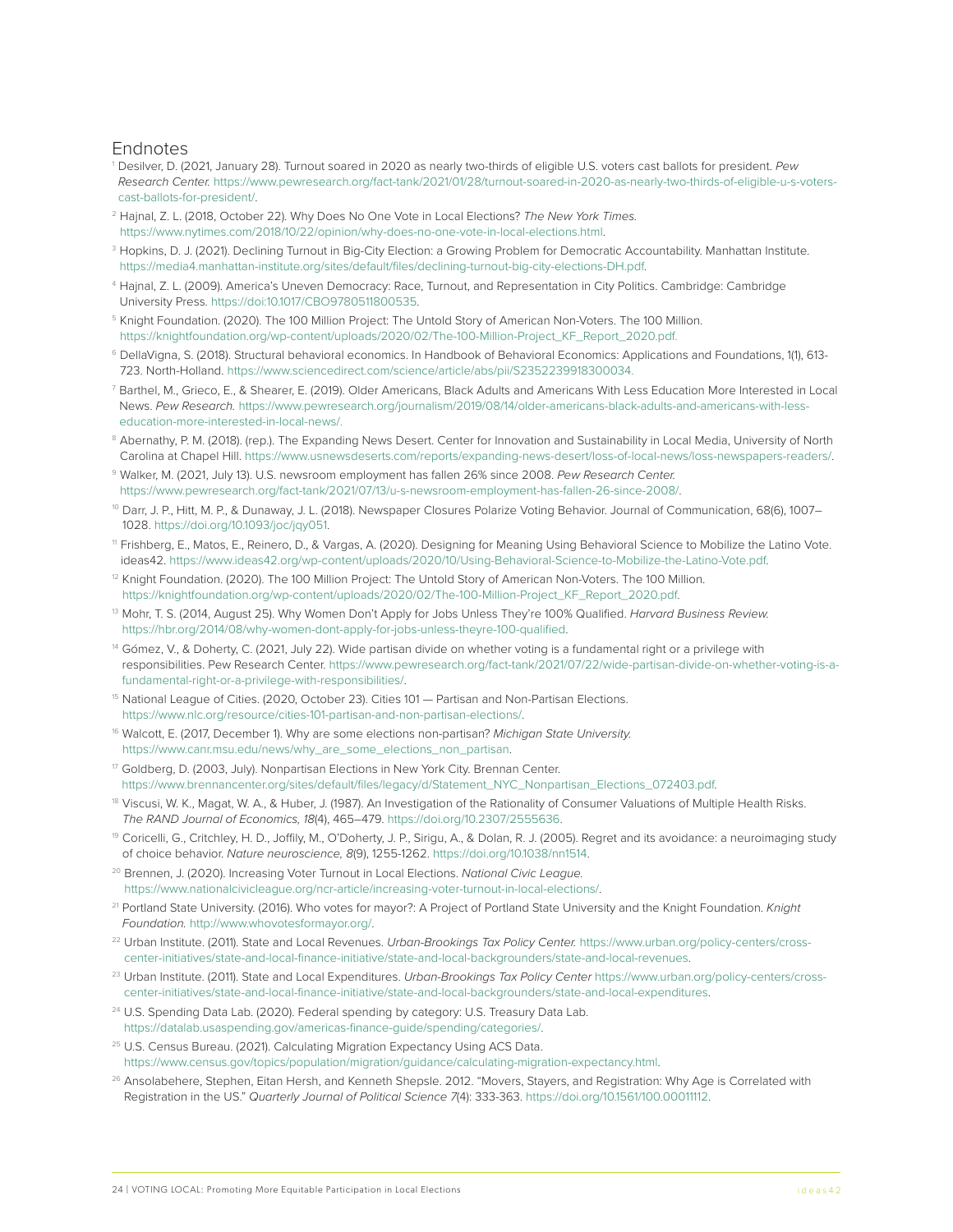- <span id="page-25-0"></span>[27](#page-16-0) Frost, R. (2020, May 4). Who is Moving and Why? Seven Questions About Residential Mobility. *Joint Center for Housing Studies, Harvard University.* [https://www.jchs.harvard.edu/blog/who-is-moving-and-why-seven-questions-about-residential-mobility.](https://www.jchs.harvard.edu/blog/who-is-moving-and-why-seven-questions-about-residential-mobility)
- [28](#page-20-0) McCarthy, J. (2018, October 8). Americans Still More Trusting of Local Than State Government. *Gallup*. [https://news.gallup.com/poll/243563/americans-trusting-local-state-government.aspx.](https://news.gallup.com/poll/243563/americans-trusting-local-state-government.aspx)
- <sup>[29](#page-21-0)</sup> Vaish, A., Grossmann, T., & Woodward, A. (2008). Not all emotions are created equal: the negativity bias in social-emotional development. *Psychological bulletin, 134*(3), 383–403.<https://doi.org/10.1037/0033-2909.134.3.383>.
- [30](#page-21-0) Hajnal, Z. L. (2009). America's Uneven Democracy: Race, Turnout, and Representation in City Politics. Cambridge: Cambridge University Press. [https://doi:10.1017/CBO9780511800535.](https://doi:10.1017/CBO9780511800535)
- [31](#page-21-0) Henderson, M. (2021). Legislatures at a Glance. *National Conference of State Legislatures.*  <https://www.ncsl.org/research/about-state-legislatures/legislatures-at-a-glance.aspx>.
- [32](#page-21-0) Treisman, R., Chappell, B., & Hernandez, J. (2021, November 3). In Elections Across the Country, Candidates of Color Made History Tuesday Night. *NPR*. [https://www.npr.org/2021/11/03/1051811110/election-night-2021-results-michelle-wu-eric-adams-ed-gainey-mayor.](https://www.npr.org/2021/11/03/1051811110/election-night-2021-results-michelle-wu-eric-adams-ed-gainey-mayor)